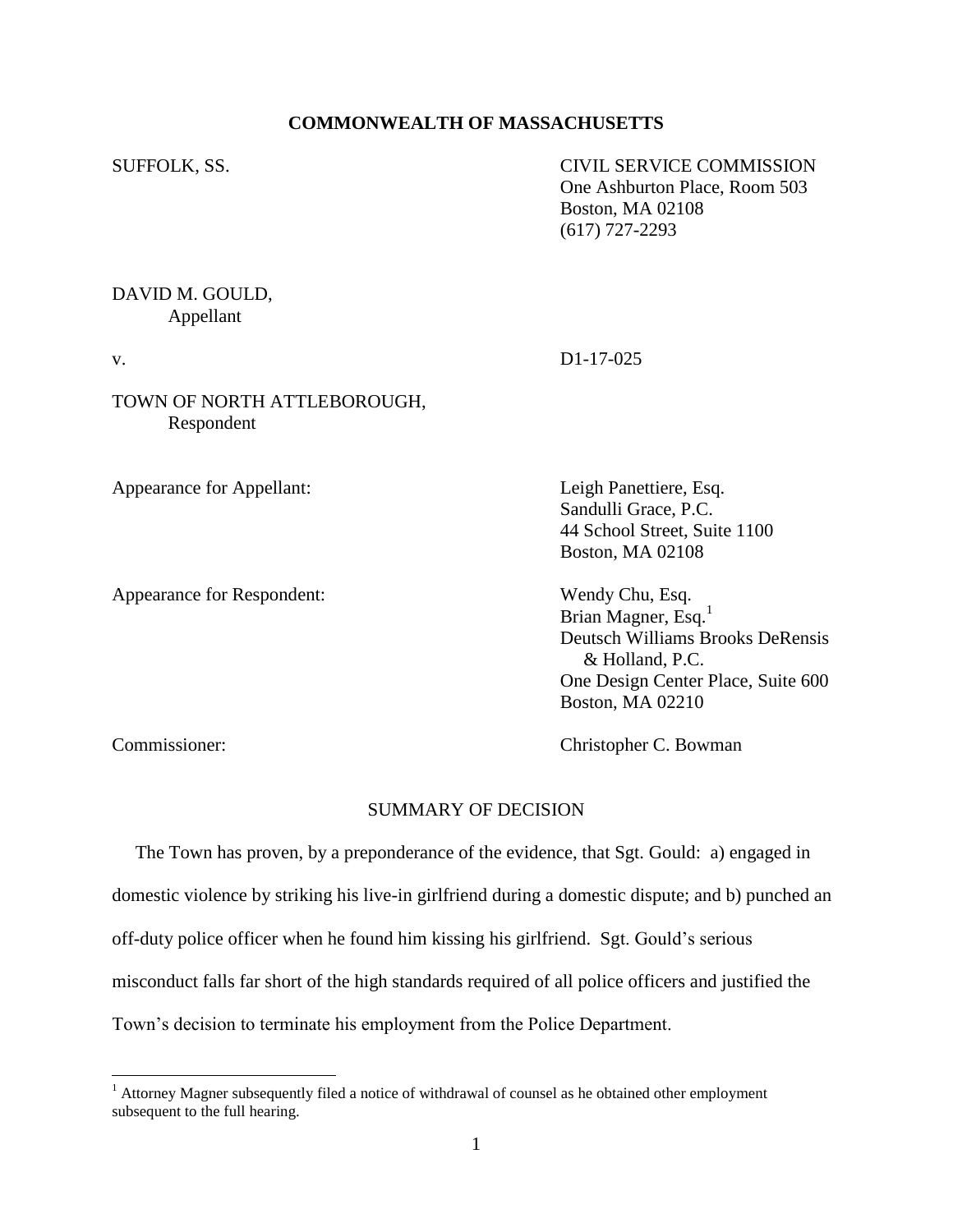#### **DECISION**

 On February 3, 2017, Sgt. Gould, David M. Gould (Sgt. Gould), pursuant to G.L. c. 31, §§ 42 (Procedural Issues' Appeal) and 43 (Just Cause Appeal), filed an appeal with the Civil Service Commission (Commission), contesting the decision of the Town of North Attleborough (Town), to terminate him from his position as a Police Sergeant in the Town's Police Department (NAPD) effective January 27, 2017. The appeal was timely filed and I held a pre-hearing conference at the offices of the Commission on February 24, 2017. The first three days of the full hearing were held on May 1, 2017, May 2, 2017, and July12, 2017 at the Town's Department of Public Works (DPW), Public Meeting Room. The fourth day of the full hearing was held on July 30, 2017 at the offices of the Commission. The last day of the full hearing was held on August 29, 2017 at the DPW Public Meeting Room.<sup>2</sup> As no written notice was received from either party, the hearing was declared private and all witnesses were sequestered. A stenographer was present at all five days of the hearing and the parties agreed that the stenographic transcripts would serve as the official record of the proceedings. Following the close of the hearing, proposed decisions were submitted by both parties on November 14, 2017.

### **FINDINGS OF FACT**

 $\overline{a}$ 

 Fifty-five (55) exhibits were entered into evidence by the Appointing Authority (Appointing Authority Exhibits 1-55) and fifty-two (52) exhibits were entered into evidence by Sgt. Gould

<sup>2</sup> The Standard Adjudicatory rules of Practice and Procedures, 810 CMR §§ 1.00, *et seq*., apply to adjudications before the Commission, with G.L. Chapter 31, or any Commission rules, taking precedence.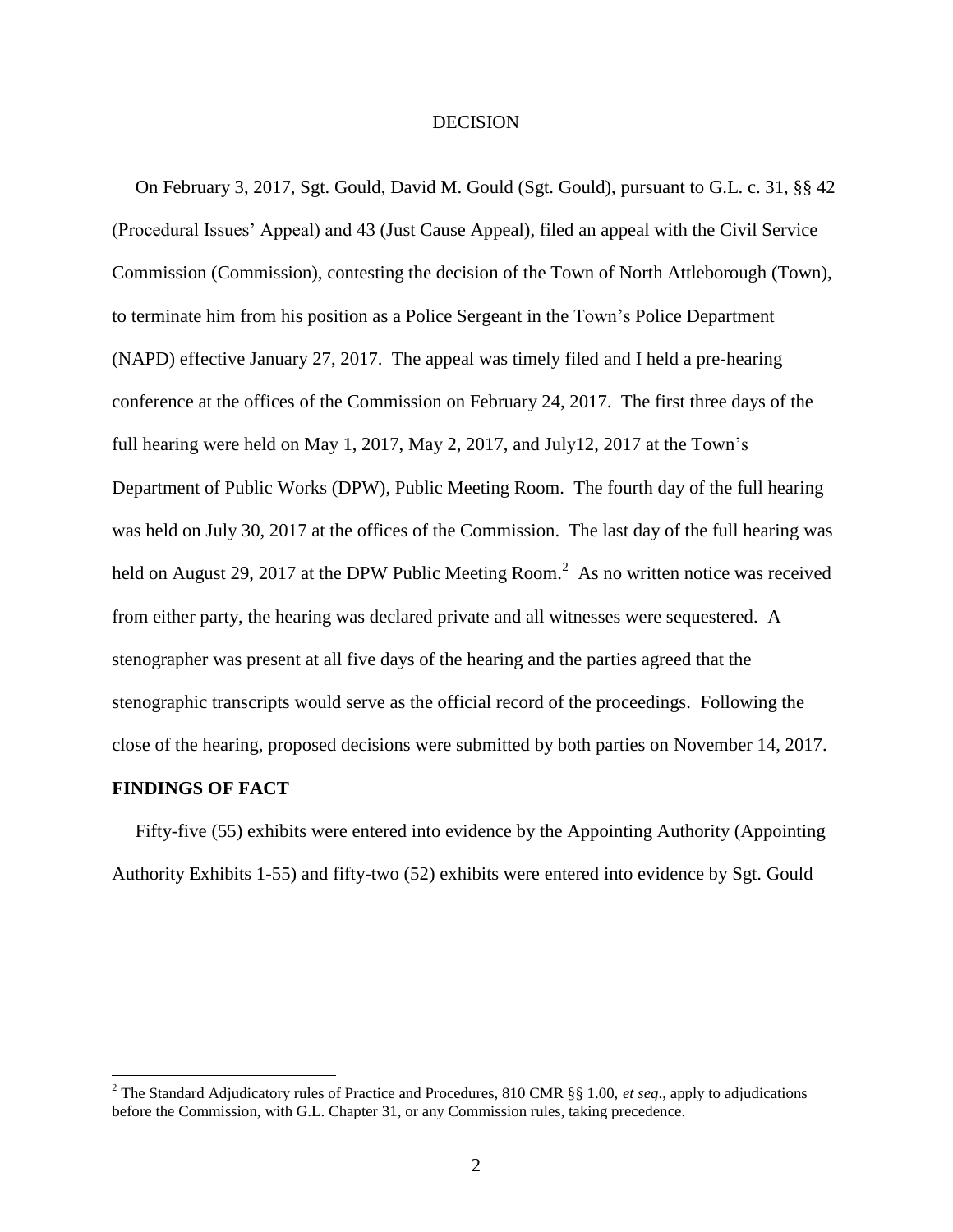(Appellant Exhibits 1-4, 5(A)-5(D), 6(A)-6(F), 7(A)-7(J), 8-21(A)<sup>3</sup>, 22-24, 25(A)-25(B), 26-34). Based on the records submitted and the testimony of the following witnesses $4$ :

# *Called by the Town:*

- Chief John Reilly, North Attleborough Police Department;
- Captain Joseph DiRenzo, North Attleborough Police Department;
- Detective, Plainville Police Department (Plainville Detective)
- **Jane Doe's Sister:**
- Police Officer, Plainville Police Department (Plainville Police Officer);
- Deputy Police Chief, Wrentham Police Department; (Wrentham Deputy Chief)
- Jane Doe's friend;

# *Called by Sgt. Gould:*

- Local Union President, North Attleborough Police Department;
- Jane Doe's Ex-Husband;
- Selectman, Town of North Attleborough;
- David Gould, Appellant;

 $\overline{a}$ 

Jane Doe, Mr. Gould's live-in girlfriend;

and taking administrative notice of all matters filed in the case, pertinent statutes, regulations,

policies, stipulations and reasonable inferences from the credible evidence, a preponderance of

the evidence establishes the following:

<sup>&</sup>lt;sup>3</sup> The parties agreed that the document submitted by Sgt. Gould labeled "Exhibit  $2I(B)$ " is merely a chalk and is not an exhibit in these proceedings.

<sup>&</sup>lt;sup>4</sup> To the extent possible, I have not used the names of the witnesses who testified before the Commission based, in part, to protect the privacy of Jane Doe notwithstanding the fact that published reports, submitted as exhibits in this proceeding, have opted to identify Jane Doe.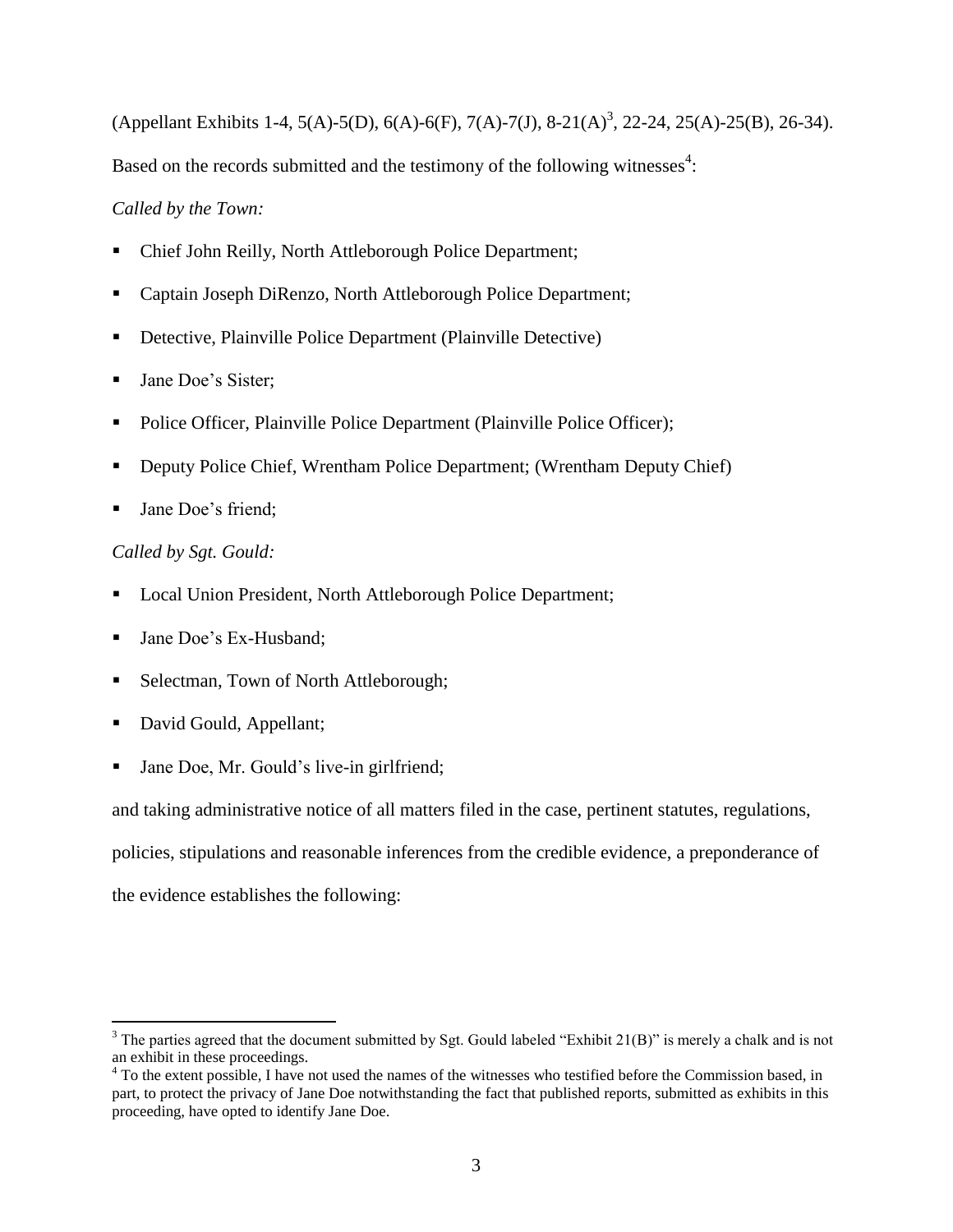- 1. David Gould was a tenured civil service employee of the NAPD. He was terminated effective January 27, 2017. At the time of his termination, he had been employed by the NAPD for twenty-eight (28) years and held the rank of Police Sergeant. (Stipulated Facts; Testimony of Appellant; Appointing Authority Exhibit 2.)
- 2. Prior to his termination, Sgt. Gould had never been formally disciplined by the NAPD, but had received multiple "training letters".
- 3. Sgt. Gould's father previously served as the Town's Police Chief for many years. One of Sgt. Gould's brother is currently a lieutenant at the NAPD and another brother is a special police officer with the NAPD. (Testimony of Appellant)
- 4. Sgt. Gould has a romantic partnership and lives with Jane Doe, who is a Plainville police officer. They have lived together continuously in Ms. Doe's house in Wrentham since 2014, except for a brief period of time when Sgt. Gould moved out of the home around the time of the incident at issue herein. (Testimony of Appellant.)
- 5. On Thursday, July 28, 2016, Sgt. Gould and Ms. Doe had an argument during which Sgt. Gould asked Mr. Doe if she had another boyfriend. (Testimony of Appellant.)
- 6. The following day, Friday, July 29, 2016, Sgt. Gould and Ms. Doe both worked a 4:00 p.m. to midnight shift with their respective police departments. After completing his shift, Sgt. Gould returned home, but found that Ms. Doe was not there. By approximately 1:00 a.m., when she still had not come home, Sgt. Gould went out in search of Ms. Doe. Although she did not inform him of her whereabouts, Sgt. Gould correctly determined that Ms. Doe was at a "pub" (the pub) in Plainville, MA. (Testimony of Appellant.)
- 7. Sgt. Gould drove into the parking lot located behind the pub and found Ms. Doe's vehicle parked in the back. He did not enter the pub, but chose instead to exit the pub's parking lot,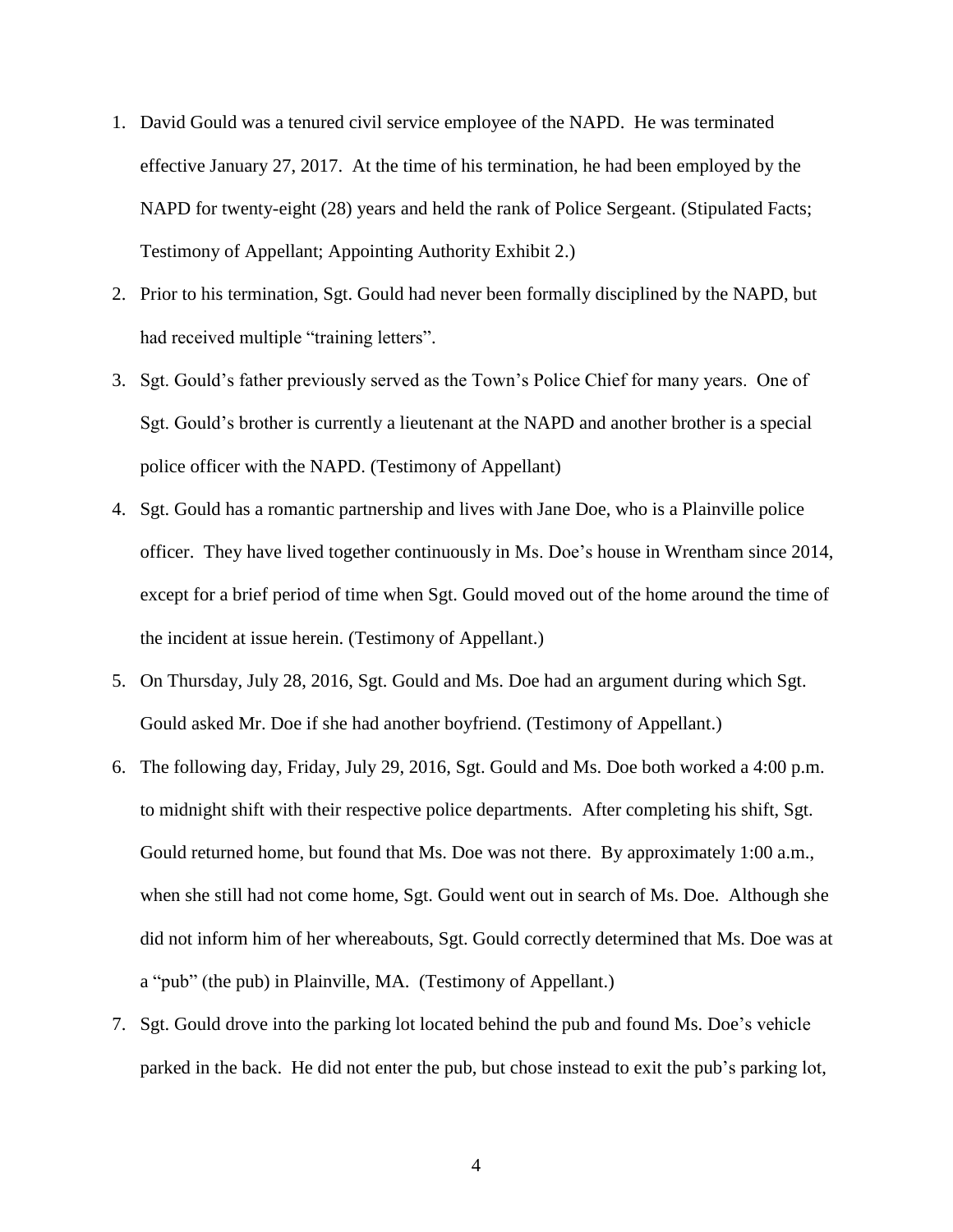drive down the road, and park in the parking lot of a pediatric dental office located on the other side of the street approximately 100 yards from the pub. There, he sat in his vehicle and watched for Ms. Doe to leave the pub. (Testimony of Appellant.)

- 8. After a period of time, Sgt. Gould observed Ms. Doe's vehicle exit the parking lot of the pub. Directly behind her vehicle was another vehicle driven by a Plainville Detective<sup>5</sup>. Sgt. Gould quickly realized that the second vehicle was following Ms. Doe out of the pub. Sgt. Gould then pulled out of the parking lot and followed the two cars at a bit of a distance. (Testimony of Appellant.)
- 9. Ms. Doe and the Plainville Detective drove down Route 1 (in Plainville), turned left at the intersection of Route 1 and Taunton Street, and then turned right onto Old Taunton Street. Sgt. Gould got stuck at the traffic light at the intersection of Route 1 and Taunton Street and did not see them take the right-hand turn onto Old Taunton Street. Sgt. Gould drove all the way down Taunton Street until just before the Wrentham Common, a distance of approximately three miles. He then turned around and drove on Taunton Street back towards Route 1. At some point during this drive, Sgt. Gould correctly determined that Ms. Doe and the Plainville Detective had turned down Old Taunton Street and he followed suit. When he came upon Ms. Doe and the Plainville Detective, his vehicle was facing their vehicles, which were pulled over on the side of the road. (Testimony of Appellant; Testimony of Plainville Detective; Testimony of Ms. Doe)
- 10. Sgt. Gould observed Ms. Doe and the Plainville Detective kissing one another when he arrived on Old Taunton Street. (Testimony of Appellant.)

<sup>&</sup>lt;sup>5</sup> At that particular moment in time, Sgt. Gould did not know that it was the Plainville Detective driving the second vehicle. (Testimony of Appellant.)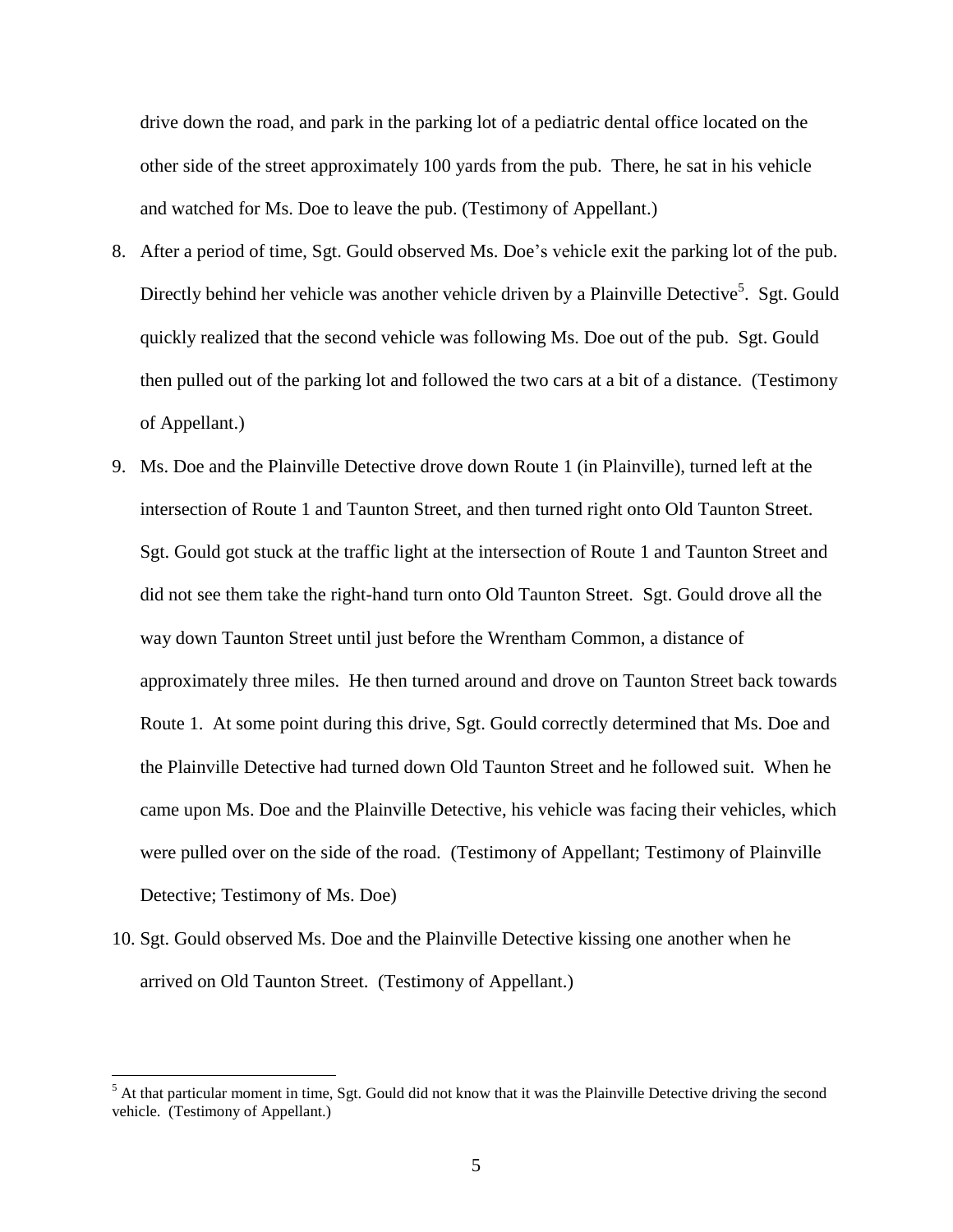- 11. Sgt. Gould stopped his vehicle and ran towards Ms. Doe and the Plainville Detective. He was visibly angry. He yelled obscenities at them and called the Plainville Detective a "fucking asshole" and Ms. Doe names such as "slut" and "whore." Sgt. Gould punched the Plainville Detective on the left side of his face. Thereafter, Ms. Doe drove off and Sgt. Gould got into his vehicle and followed her to their home in Wrentham. (Testimony of Appellant; Testimony of Plainville Detective; Testimony of Ms. Doe; Appointing Authority Exhibits 7, 8, 24.
- 12. When Sgt. Gould and Ms. Doe arrived at their home, Ms. Doe pulled into the garage. Sgt. Gould parked his truck in the driveway. Sgt. Gould entered the garage before Ms. Doe exited her vehicle. (Testimony of Appellant; Testimony of Ms. Doe; Appointing Authority Exhibits 7, 8)
- 13. Once inside the garage, Sgt. Gould immediately began yelling at Ms. Doe. Sgt. Gould resumed calling her names such as "slut" and "whore." (Testimony of Appellant and Ms. Doe)
- 14. The verbal argument continued as they proceeded from the garage into the breezeway connecting the garage to the house and from the breezeway into the kitchen. At some point, while Ms. Doe and Sgt. Gould were inside the kitchen, Sgt. Gould grabbed Ms. Doe's face with one hand, turned her face so she would be looking at him, and held her head in place while he continued to yell at her. After a few moments of this, Ms. Doe "walked through" Sgt. Gould into the living room. (Testimony of Ms. Doe) $<sup>6</sup>$ </sup>

 $6$  "Ms. Doe: ... I didn't want to listen to him anymore and he took my face and he made me listen to him scream all the things he had heard about me … I was looking away. I didn't want to listen to it. I said, 'I don't want to do this. Just get some things.' And he had my face and was making me listen to him calling me a slut, a whore." Transcript, Volume V, pp. 127-128.

<sup>&</sup>quot;Counsel: Did you have any trouble moving your face away from his hand?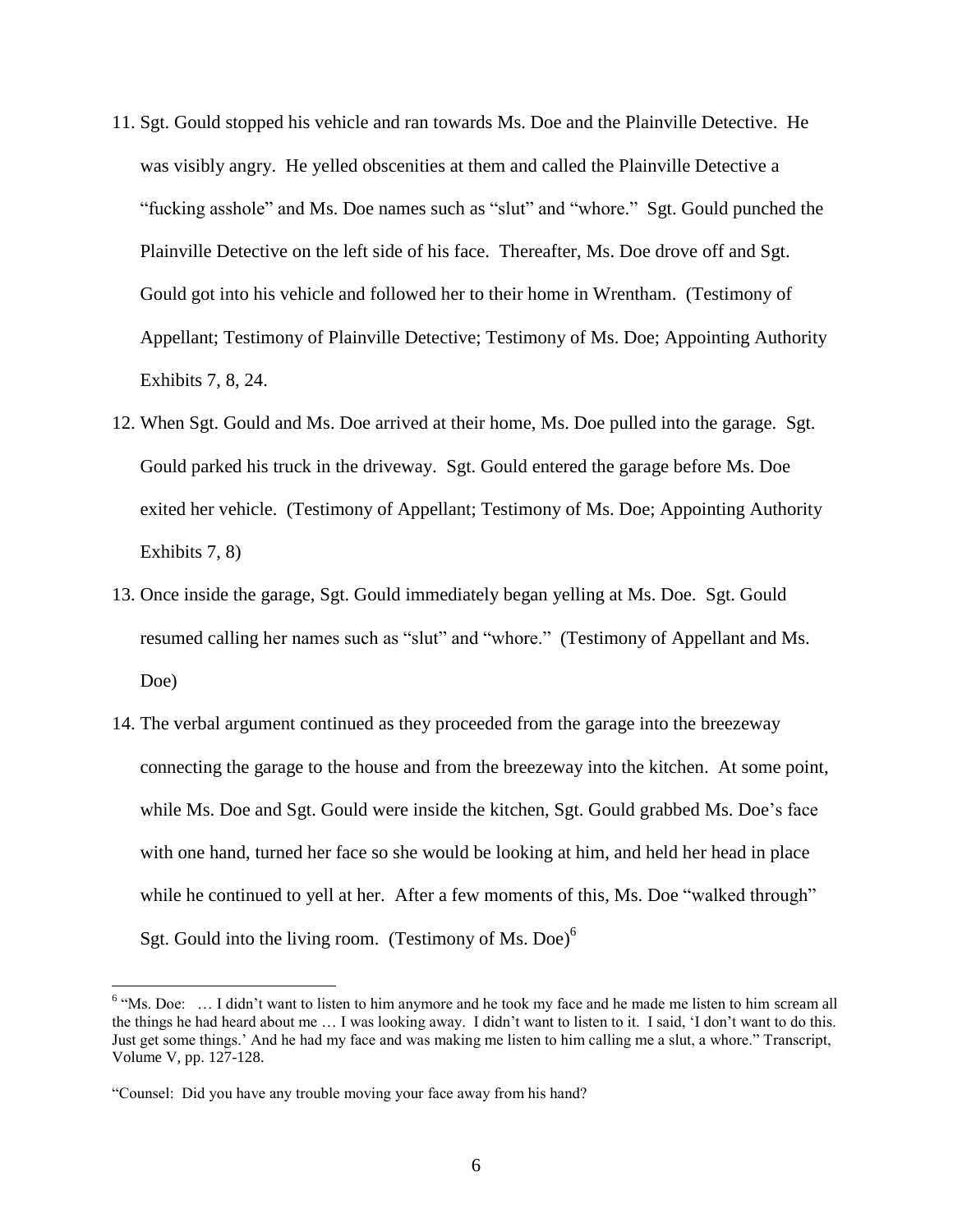- 15. Shortly before 2:20 a.m., Sgt. Gould sent a text message to three officers of the Plainville Police Department (including "The Plainville Police Officer" who testified before the Commission) with words to the effect of "I just caught [Ms. Doe] fucking [the Plainville Police Detective]." Sgt. Gould told Ms. Doe that he had just sent the text message. (Testimony of Appellant)
- 16. The Plainville Police Officer who testified before the Commission was the only individual to reply to Sgt. Gould's message. Thereafter, Sgt. Gould called the Plainville Police Officer on the phone and they spoke until approximately 3:00 a.m. During this call, Sgt. Gould told the Plainville Police Officer that: (i) he had seen Ms. Doe kissing the Plainville Detective on Old Taunton Street, (ii) he had punched the Plainville Detective, but the Plainville Detective would not fight, (iii) the Plainville Detective was a "fucking pussy," (iv) he had fought with Ms. Doe and needed to find a new place to live, (v) Ms. Doe had a constant need to be the center of attention, and (vi) he had suspected her of cheating on him because she had received flowers at work. During the call, Sgt. Gould sounded upset and the Plainville Police Officer told Sgt. Gould not to do anything stupid. (Testimony of Appellant; Testimony of Plainville Police Officer.)
- 17. Sgt. Gould spent the rest of the night (morning) at his son's house. (Testimony of Appellant) 18. Between approximately 2:15 a.m. and 9:30 A.M. that morning (Saturday, July30<sup>th</sup>), Ms. Doe took several photographs of various locations in her home, including three (3) pictures that

Ms. Doe: I don't remember trying to. I just remember letting him vent it out. On some level I felt I owed it to him to listen to it." Transcript, Volume V, p. 137.

In response to a question regarding whether alcohol impaired her memory, Ms. Doe stated: "Well, I don't think I was so drunk that I wouldn't remember if I was punched in the face, in the nose, to have my nose broken. If I remember, you know meeting [the Plainville Detective] across the street after that allegedly happened or Dave grabbing my face and recalling a lot of things he said, I would remember a punch to the face which would give me a broken nose. I didn't have a bloody nose. I didn't have any broken bones ...." Transcript, Volume V, pp. 164-165.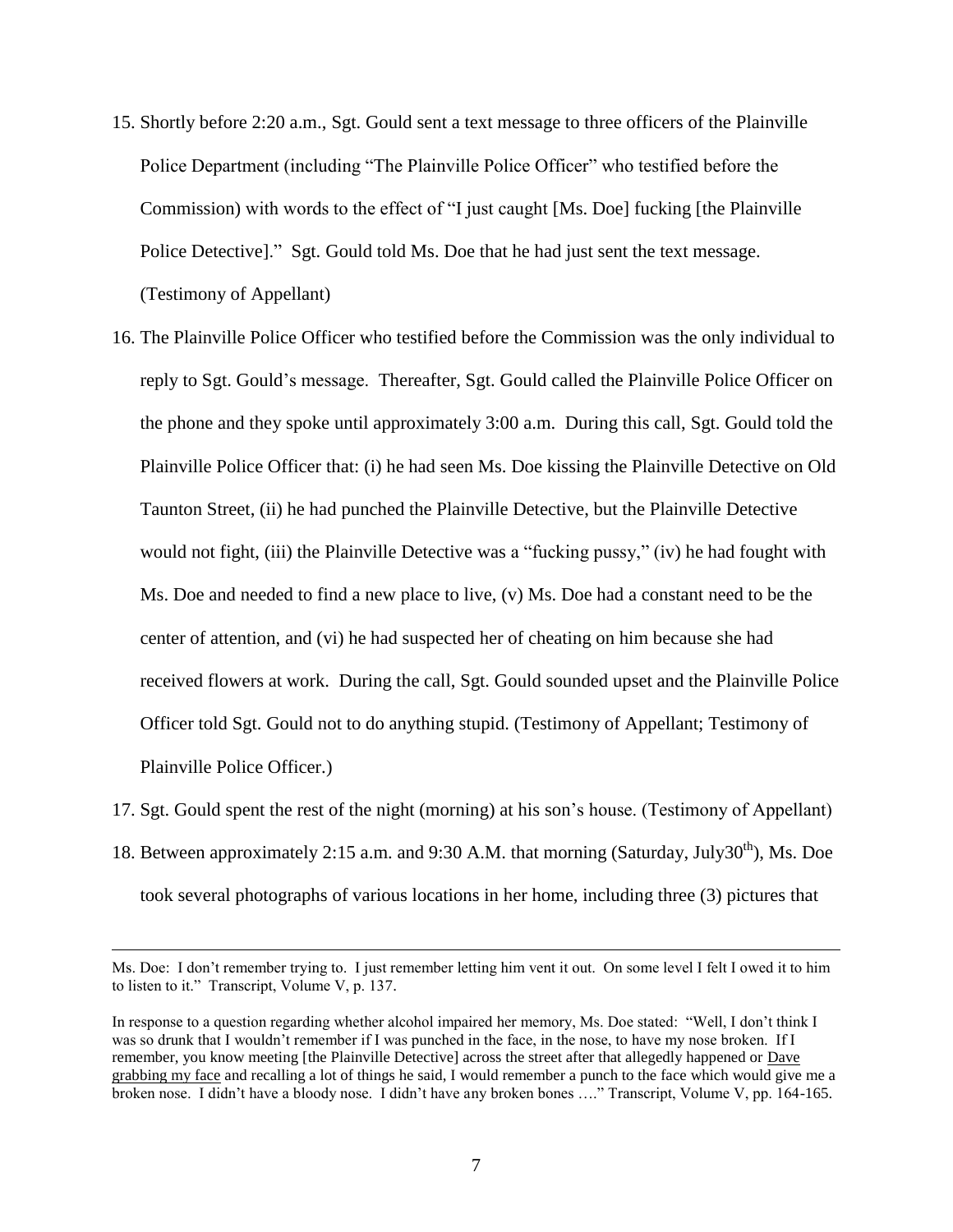show: a) a shelf lying on the floor, adjacent to a couple of couches; and b) framed photographs lying on the floor near the fallen shelf. (Testimony of Ms. Doe) The shelf shown in the photographs had previously been affixed to a wall in the living room on the first floor of the house. (Testimony of Appellant.)

- 19. At some point during the overnight hours of July 29-30, 2016, after Sgt. Gould had left the house, Ms. Doe met with the Plainville Detective in his vehicle and told him that Sgt. Gould had hit her and that she would be contacting her friend, the Wrentham Deputy Police Chief.<sup>7</sup> (Appointing Authority Exhibit 13)
- 20. On Saturday, July 30, 2016, between 8:28 a.m. and 8:38 a.m., Ms. Doe sent a text message to Sgt. Gould stating, in part, that she was planning on filing a police report with photographs. (Testimony of Appellant)
- 21. On Saturday, July 30, 2016, between 8:40 a.m. and 9:04 a.m., Ms. Doe sent a text message to the Wrentham Deputy Police Chief stating, in part, that she thought that Sgt. Gould may have broken her nose last night. (Testimony of Wrentham Deputy Police Chief)
- 22. On Saturday, July 30, 2016, between 10:02 a.m. and 10:12 a.m., Ms. Doe sent Sgt. Gould a text message stating in part, "you beat me last night. I seriously have a broken nose." (Testimony of Appellant)
- 23. On July 30, 2016, sometime in the late morning or early afternoon, Ms. Doe met face-to-face with the Wrentham Deputy Police Chief to discuss the events from the previous night. Ms. Doe told Deputy Chief McGrath that Sgt. Gould had punched the Plainville Detective when

 $<sup>7</sup>$  Ms. Doe testified that she likely used words like "brawl" and "big fight" when describing what had happened to</sup> the Plainville Detective. The Plainville Detective testified before the Commission that Ms. Doe told him there was an altercation and that something had happened between Ms. Doe and Sgt. Gould, but he could not recall her exact words. I reviewed the audio / video recording of the Plainville Detective's interview with Captain DiRenzo and the the State Trooper. During that interview, the Plainville Detective explicitly stated that Ms. Doe told him that Sgt. Gould had "hit" her. It is painfully clear to me that the Plainville Detective, during his sworn testimony before the Commission, was, once again, seeking to downplay what he heard or saw that night, despite having already acknowledged during his taped interview that Ms. Doe told him that Sgt. Gould had hit her that night.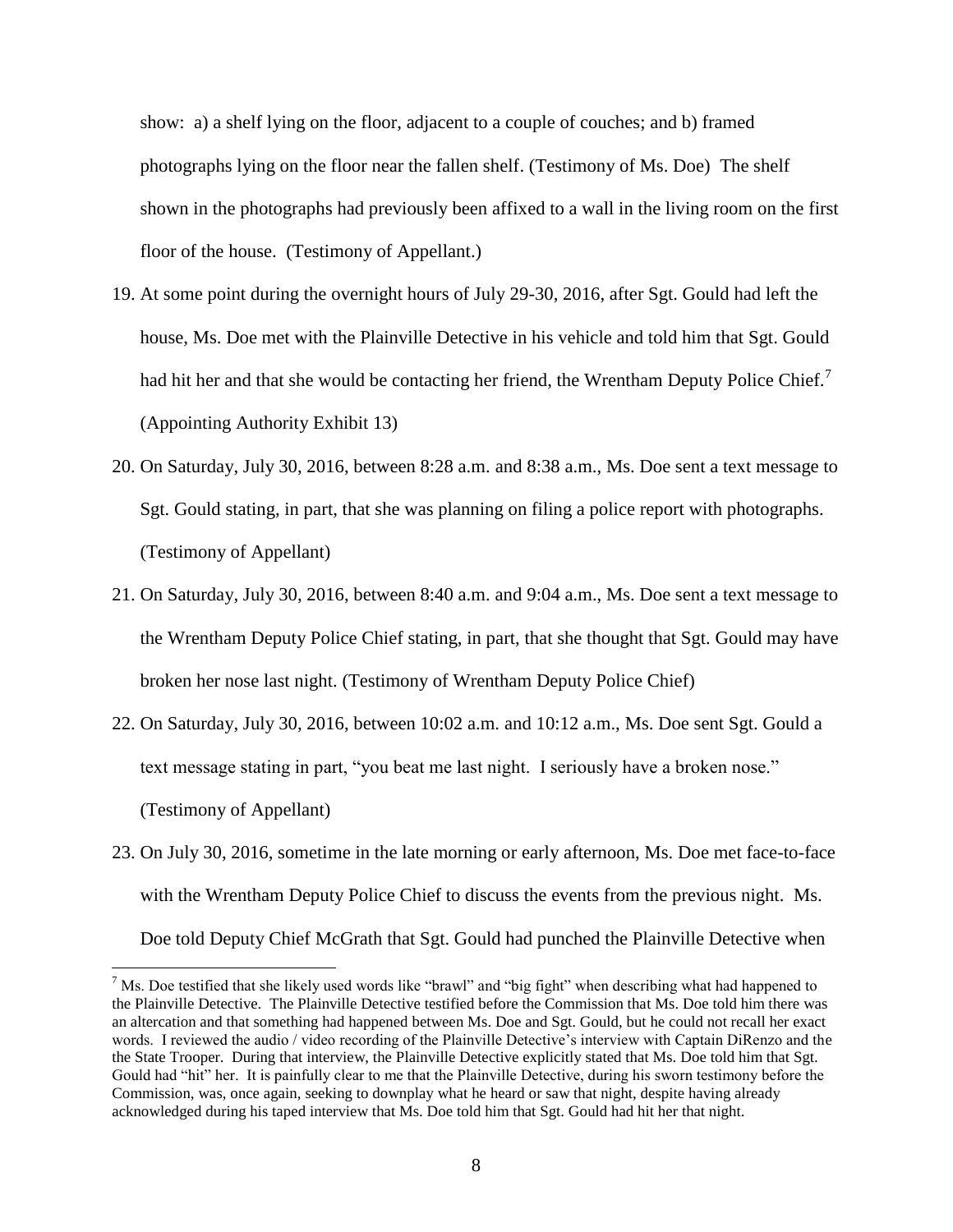he showed up at the location where Ms. Doe and the Plainville Detective were meeting; and, after Sgt. Gould and Ms. Doe returned home, Sgt. Gould "pulled her out of the car, was screaming at her and hit her." Ms. Doe told the Wrentham Deputy Police Chief that she thought her nose was broken and attributed it to her physical confrontation with Sgt. Gould. (Testimony of Wrentham Deputy Police Chief)

- 24. During their meeting in the late morning of July  $30<sup>th</sup>$ , the Wrentham Deputy Police Chief didn't see any marks on Ms. Doe's nose, nor did he see any bruising or black eyes. (Testimony of Wrentham Deputy Police Chief)
- 25. During this meeting, the Wrentham Deputy Police Chief suggested that Ms. Doe get a restraining order, file a police report and have Sgt. Gould charged with domestic assault and battery. Ms. Doe stated that she didn't want Sgt. Gould to lose his job and declined his suggestions. The Wrentham Deputy Police Chief and Ms. Doe then discussed sending Sgt. Gould an "informal restraining order" to persuade Sgt. Gould to leave the house. (Testimony of Wrentham Deputy Police Chief)
- 26. Later that day (Saturday, July  $30<sup>th</sup>$ ), Sgt. Gould received a text message from Ms. Doe telling him, in part, that there was a report on file with photographs and that if he didn't come by the house and remove his things the next day (Sunday), she would file a complaint and request a restraining order. (Testimony of Appellant)
- 27. On the night of July 30, 2016, Ms. Doe spoke to her friend (Ms. Doe's Friend) and told her that Sgt. Gould had hit her; that she thought she had a broken nose, which Ms. Doe attributed to the physical fight with Sgt. Gould. Ms. Doe asked her friend how her nose appeared and her friend indicated that it appeared crooked. (Testimony of Ms. Doe's friend)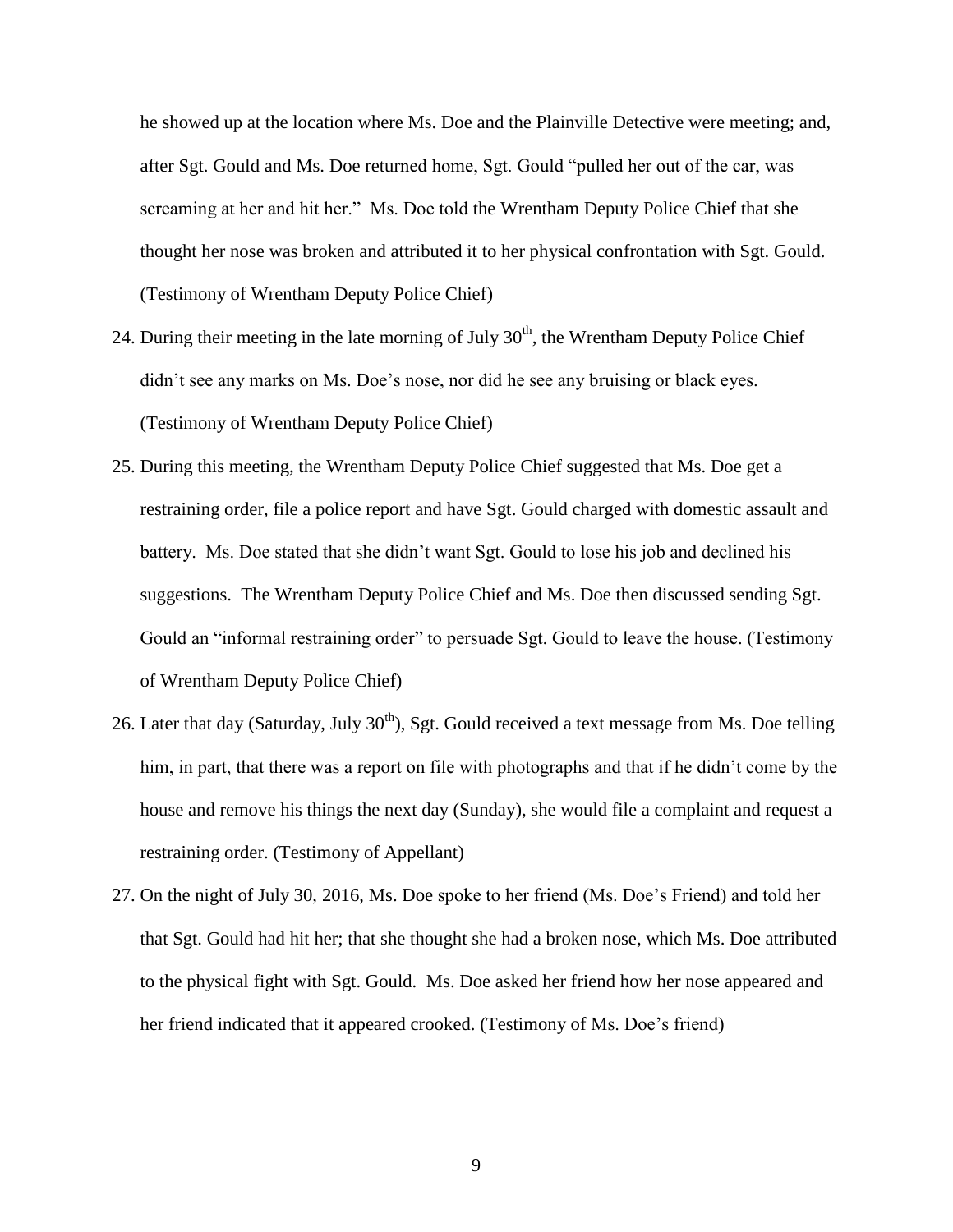- 28. On Sunday, July 31, 2016 at 10:47 A.M., Ms. Doe sent a text message to Sgt. Gould stating: "Will you come away with us on the  $14<sup>th</sup>$  to the  $19<sup>th</sup>$ ." (Appointing Authority Exhibit 24, p. 1115) That same day, with the permission of Ms. Doe, Sgt. Gould visited the house and removed some of his belongings. (Testimony of Appellant)
- 29. Also on July 31, 2016, between 11:49 a.m. and 12:23 p.m., Ms. Doe's sister received a text message from Ms. Doe stating in part that she and Sgt. Gould had "a huge fight, Dave actually broke my nose." (Testimony of Ms. Doe's Sister)
- 30. Sometime after the above-referenced text message exchange, Ms. Doe and her sister spoke on the telephone the same day. During this call, Ms. Doe told her sister that Sgt. Gould had put her in a choke hold, that there was "choking"; "struggling"; and "pulling" by Sgt. Gould. (Testimony of Ms. Doe's Sister)
- 31. Also on Sunday, July  $31<sup>st</sup>$ , Ms. Doe's ex-husband, an Attleboro police detective, visited the home in Wrentham. Ms. Doe told her ex-husband about an argument she had with Sgt. Gould, but she did not say that Sgt. Gould hit or injured here. Ms. Doe's ex-husband did not observe any injuries on Ms. Doe at that time. (Testimony of Ms. Doe's ex-husband)
- 32. A few days after July 31, 2016, the Plainville Police Officer (who Sgt. Gould spoke with on the phone on July  $30<sup>th</sup>$  sent Ms. Doe a text message asking how she was doing. Ms. Doe's response was "I'm fine other than maybe a broken nose" or words to that effect. (Testimony of Plainville Police Officer; Appointing Authority Exhibit 9)
- 33. On Wednesday, August 3, 2016, Ms. Doe's brother, a Wrentham Police Sergeant, became aware of allegations that Sgt. Gould had hit his sister on July  $30<sup>th</sup>$ . (Appointing Authority Exhibit 9) Ms. Doe and her brother exchanged text messages in which Ms. Doe's brother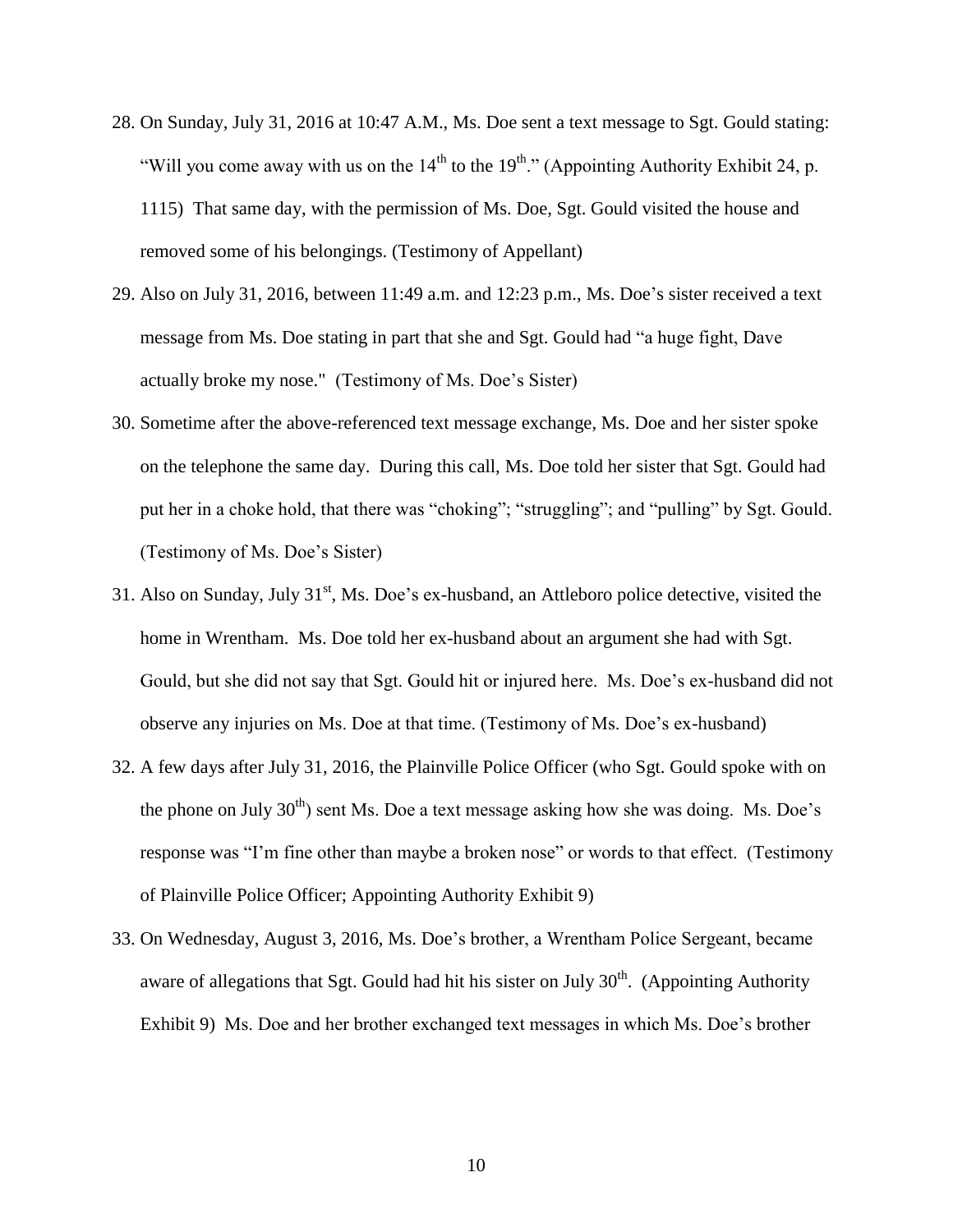stated that he wanted to report the allegations to the Wrentham Police Chief. Ms. Doe asked him not to contact anyone. (Appointing Authority Exhibits 7, 23)

- 34. Later on August 3rd, Ms. Doe's brother met with the Wrentham Deputy Police Chief who his sister (Ms. Doe) had met with on the morning of Saturday, July  $30<sup>th</sup>$ . (Appointing Authority Exhibit 9)
- 35. That same day, the Wrentham Deputy Police Chief filed a report regarding his conversation with Ms. Doe on the morning of July  $30<sup>th</sup>$ . The report stated that Ms. Doe had reported to him that Sgt. Gould had beat her and hit her in the face and that she believed her nose was broken. (Appointing Authority Exhibit 9 and Testimony of Wrentham Deputy Police Chief)
- 36. On August 4, 2016, a Plainville Police Lt. asked Ms. Doe, who is a Plainville Police Officer, to return to the station. (Appointing Authority Exhibit 9)
- 37. At or around the same time<sup>8</sup>, Ms. Doe sent a text message to her sister stating: "Not a word of what I said to you about me and Dave or anyone else from this point on. I just got called into the lieutenants office …" (Appointing Authority Exhibit 19)
- 38. The lieutenant explained to Ms. Doe that he had become aware of allegations that Sgt. Gould had punched the Plainville Police Officer and Ms. Doe on or about July 30<sup>th</sup>. Ms. Doe told the Lt. that she did not want to discuss her personal life and denied seeing Sgt. Gould punch the Plainville Police Officer. The Lt.'s report states that he did not observe any signs of injury on Ms. Doe. (Appointing Authority Exhibit 9)
- 39. At or around the same time, Ms. Doe sent a text message to her sister stating: "I denied all of it." (Appointing Authority Exhibit 19)

<sup>&</sup>lt;sup>8</sup> The extraction report in Exhibit 19 states that this text message was sent on August  $3^{rd}$ . I infer that either the August  $3<sup>rd</sup>$  date is incorrect or the August  $4<sup>th</sup>$  date in the Plainville Police Lt.'s report is incorrect.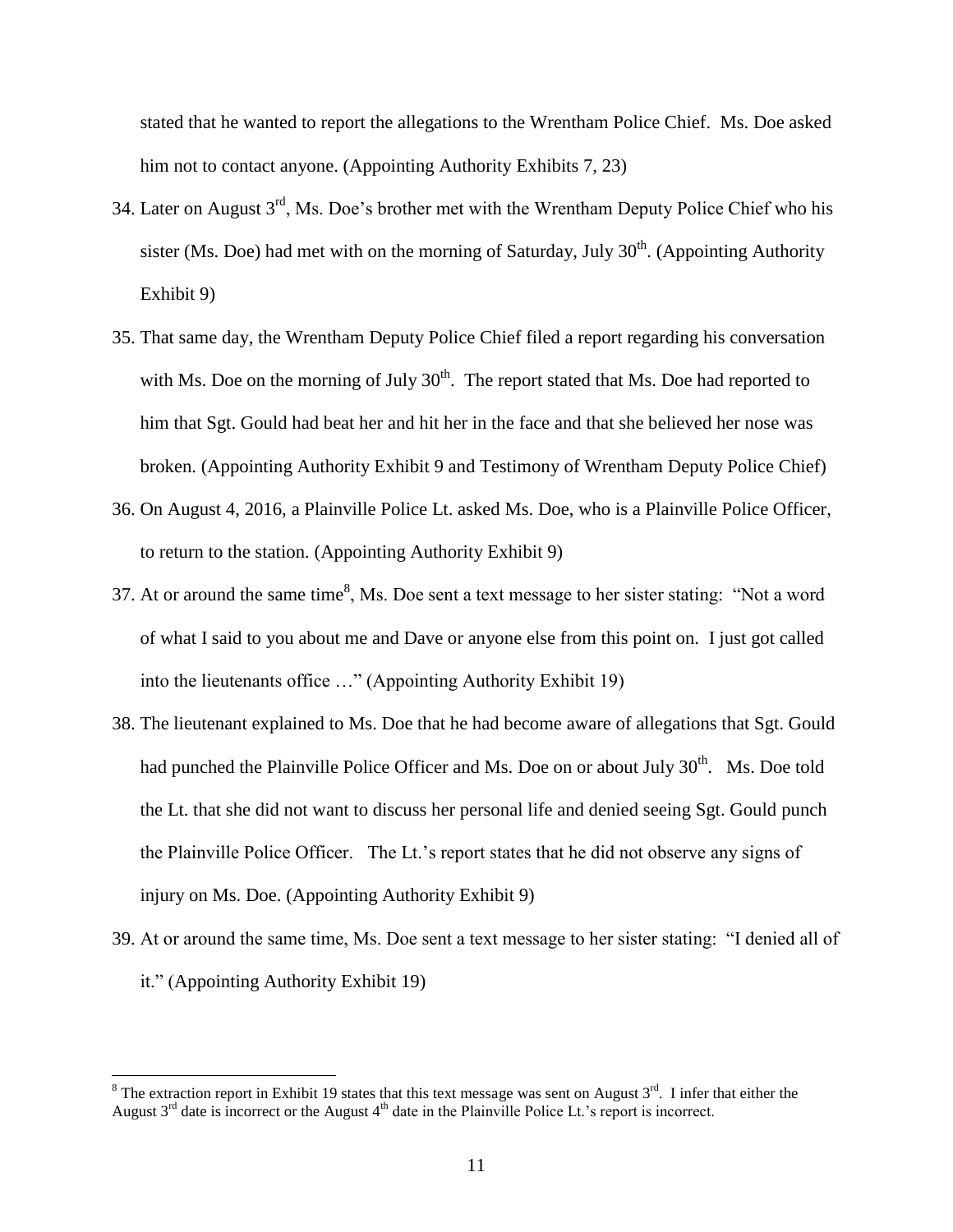- 40. On Monday, August 8, 2016, the Wrentham Police Chief contacted the NAPD to inform them of the report written by the Wrentham Deputy Police Chief (received five days earlier), which referenced allegations that Sgt. Gould (of the NAPD), had hit his girlfriend and a Plainville Police Officer on July 30<sup>th</sup>. (Appointing Authority Exhibit 8)
- 41. On Tuesday, August  $9<sup>th</sup>$ , the North Attleborough Police Chief directed NAPD Police Captain Joseph DiRenzo to initiate an investigation. Sgt. Gould was placed on administrative leave the same day. (Appointing Authority Exhibit 7 and Testimony of Captain DiRenzo)
- 42. Also on August  $9<sup>th</sup>$ , Chief Reilly suspended Sgt. Gould's license to carry a firearm (LTC) 2016, which Sgt. Gould failed to appeal. (Testimony of Chief Reilly; Appointing Authority Exhibit 55)
- 43. Over the next several weeks, Captain DiRenzo conducted an investigation, meeting with and/or interviewing: two (2) Police Chiefs; a Deputy Police Chief; Ms. Doe's sister; the Plainville Police Officer who Sgt. Gould called on July  $30<sup>th</sup>$ ; the Plainville Police Detective who was punched by Sgt. Gould; Ms. Doe's brother; Ms. Doe's friend; a former boyfriend of Ms. Doe; and two (2) other friends of Ms. Doe. (Appointing Authority Exhibit 7)
- 44. On August 11, 2016, the Wrentham Police Department filed a criminal complaint against Sgt. Gould for Domestic Assault and Battery. (Testimony of Appellant)
- 45. On August 12, 2016, Sgt. Gould appeared at the Wrentham Police Station; was arrested and brought to Wrentham District Court for arraignment. (Testimony of Appellant)
- 46. The Appellant's criminal counsel asked the District Court judge to "dismiss [the] complaint prior to arraignment and have the Wrentham Police Department take the proper avenues and set it up for a clerk's hearing." Based largely on the amount of time that had passed since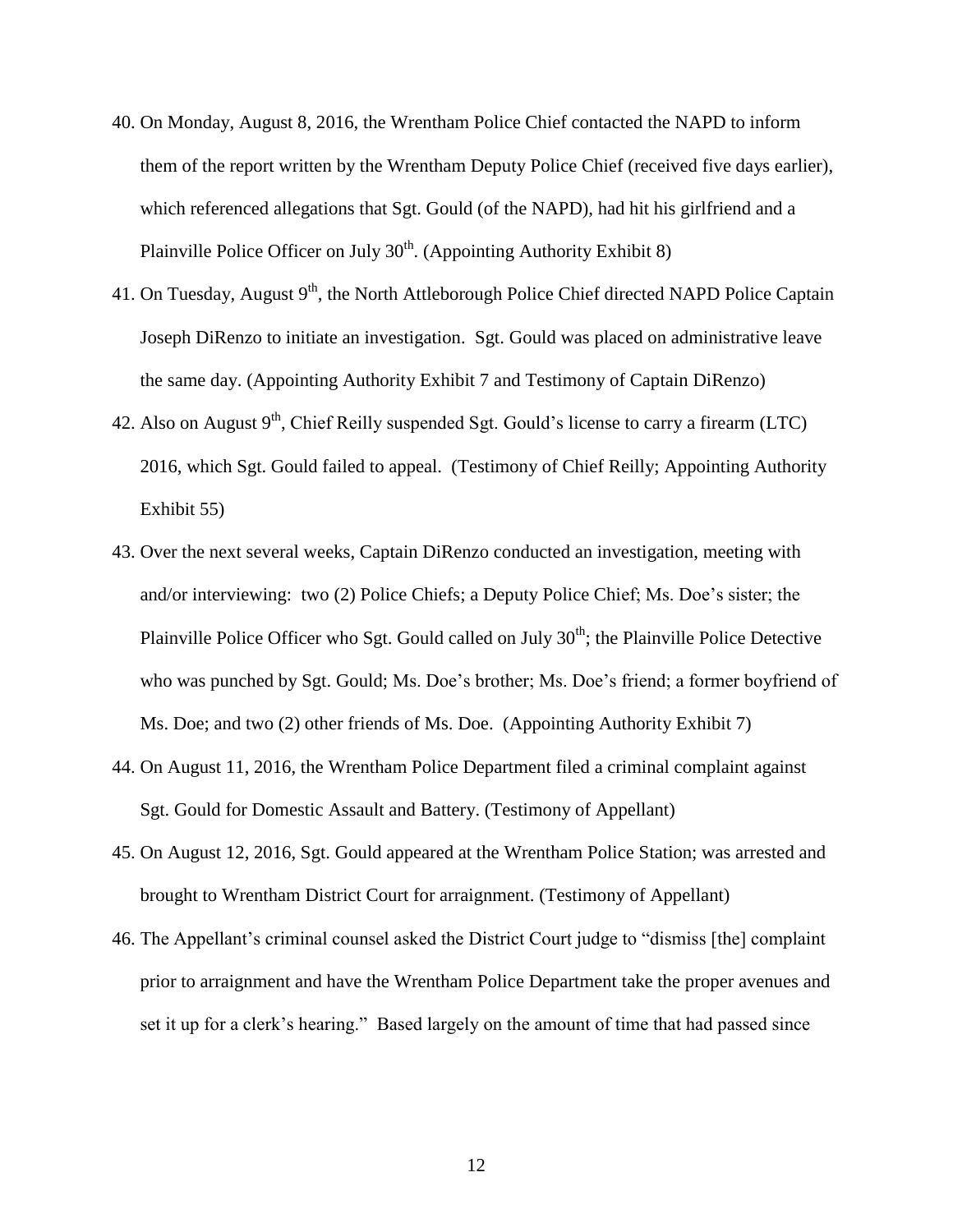Ms. Doe first reported the matter to the Wrentham Deputy Police Chief, the District Court Judge dismissed the criminal complaint without prejudice. (Appellant Exhibit 7J)

- 47. A special prosecutor was appointed by the Norfolk County District Attorney's office and new criminal charges were filed against the Appellant for domestic assault and battery against Ms. Doe and assault and battery against the Plainville Police Officer and disorderly conduct. (Testimony of Chief Reilly and Appellant Exhibit 7F)
- 48. On September 14, 2016, a Clerk Magistrate's hearing was held in Dedham District Court and the Clerk Magistrate found probable cause regarding the criminal charges. (Appellant Exhibit 7F)
- 49. On September 28, 2016, Captain DiRinenzo completed his internal investigation, which was later amended after interviewing a neighbor who allegedly witnessed the incident on Old Taunton Road between Ms. Doe, the Plainville Detective and Sgt. Gould. (Appointing Authority Exhibit 7)
- 50. On September 30, 2016, NAPD Chief Reilly, based on the internal investigation completed by Captain DiRenzo, forwarded correspondence to the Town's Board of Selectmen recommending that the Board terminate Sgt. Gould's employment. The Police Chief's letter to the Board of Selectmen stated that: a) Sgt. Gould hit the Plainville Detective in the face; b) Sgt. Gould, after returning home, pulled Ms. Doe from the car, screamed at her and hit her repeatedly, inflicting bodily harm; and c) Sgt. Gould was facing criminal charges for these alleged acts. (Appointing Authority Exhibit 5)
- 51. On October 2, 2016, the Board of Selectmen sent Sgt. Gould a "Notice of Intent to Discharge and Appointing Authority Hearing" notifying him that they had designated a hearing officer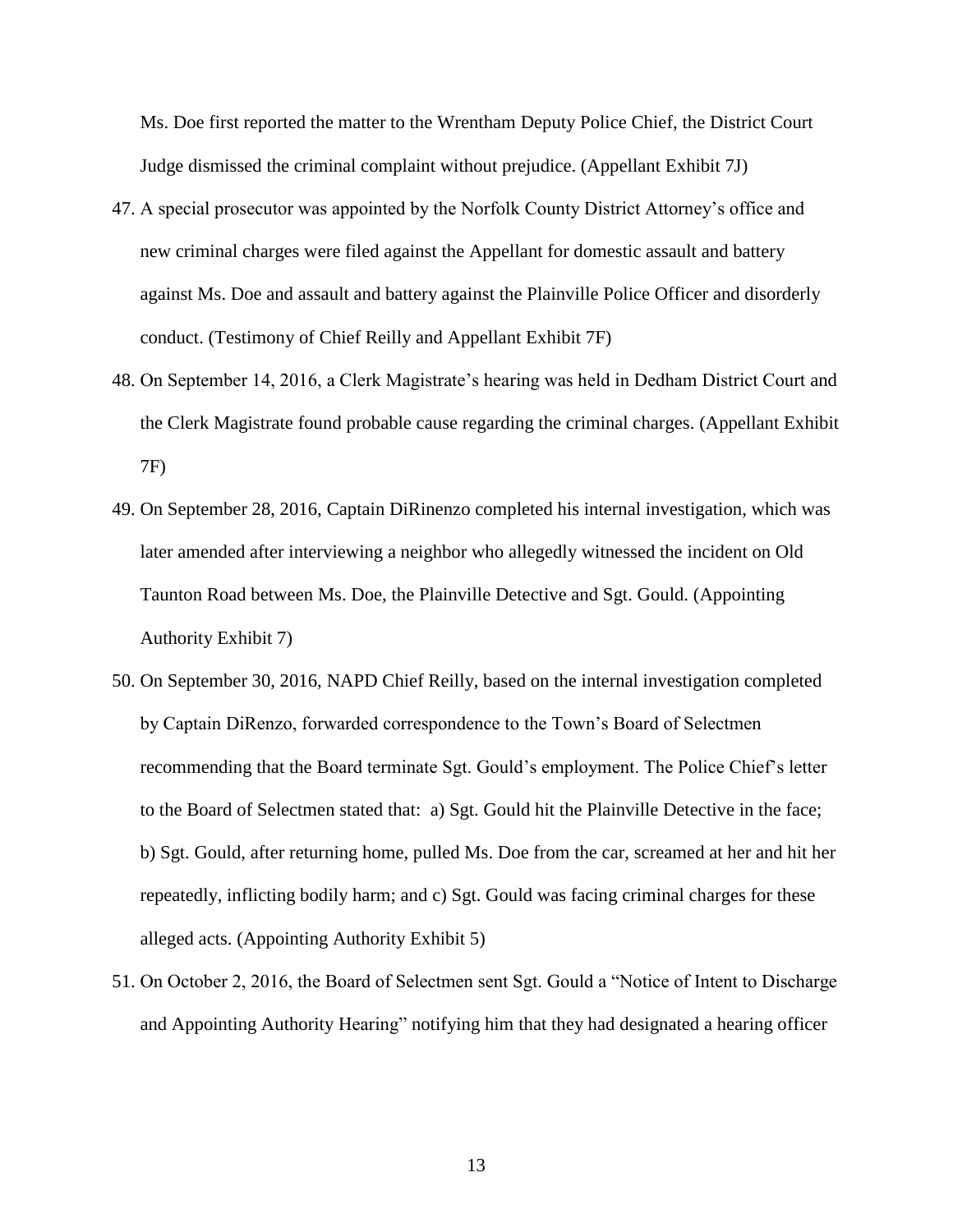who would conduct a local hearing on October  $21<sup>st</sup>$ , which, for logistical reasons, was moved to November 4<sup>th</sup>. (Appointing Authority Exhibit 4 and Appellant Exhibit 7D)

- 52. On November 2, 2016, counsel for Sgt. Gould filed a "motion for continuance" with the Board of Selectmen, asking the Board to continue the November  $4<sup>th</sup>$  local hearing "for a sufficient amount of time to allow the accused employee to resolve the pending criminal case against him, so that he will feel free to testify in this matter without relinquishing his  $5<sup>th</sup>$ Amendment Rights." The "motion" referenced that "Sgt. Gould has even offered to go off the payroll so that the delay does not burden the Town financially." (Appellant Exhibit 6D)
- 53. On November 3, 2016, the Board of Selectmen, at a regularly scheduled meeting, addressed the request for continuance. After a spirited conversation, the Board agreed to postpone the November 4<sup>th</sup> hearing to January 1, 2017 or the resolution of the pending criminal matters, *whichever came sooner*. (Appellant Exhibit 20) Per agreement of the parties, Sgt. Gould's paid leave was converted to unpaid leave during this period of time.
- 54. On November 23, 2016, the Board of Selectmen notified Sgt. Gould that the re-scheduled local hearing would take place on January 6, 2017. (Appellant Exhibit 8)
- 55. On December 5, 2016, as a result of Ms. Doe's refusal to cooperate with the prosecution, the Commonwealth entered a Nolle Prosequi in the domestic assault and battery case. (Appellant Exhibit 11)
- 56. On December 27, 2016, the Plainville Police Officer who was struck by Sgt. Gould signed an "Accord and Satisfaction" acknowledging that he received satisfaction for his alleged injuries and that he was seeking dismissal of the assault and battery charge against Sgt. Gould. (Appellant Exhibit 12)
- 57. On January 2, 2017, Sgt. Gould was placed back on paid leave. (Appellant Exhibit 8)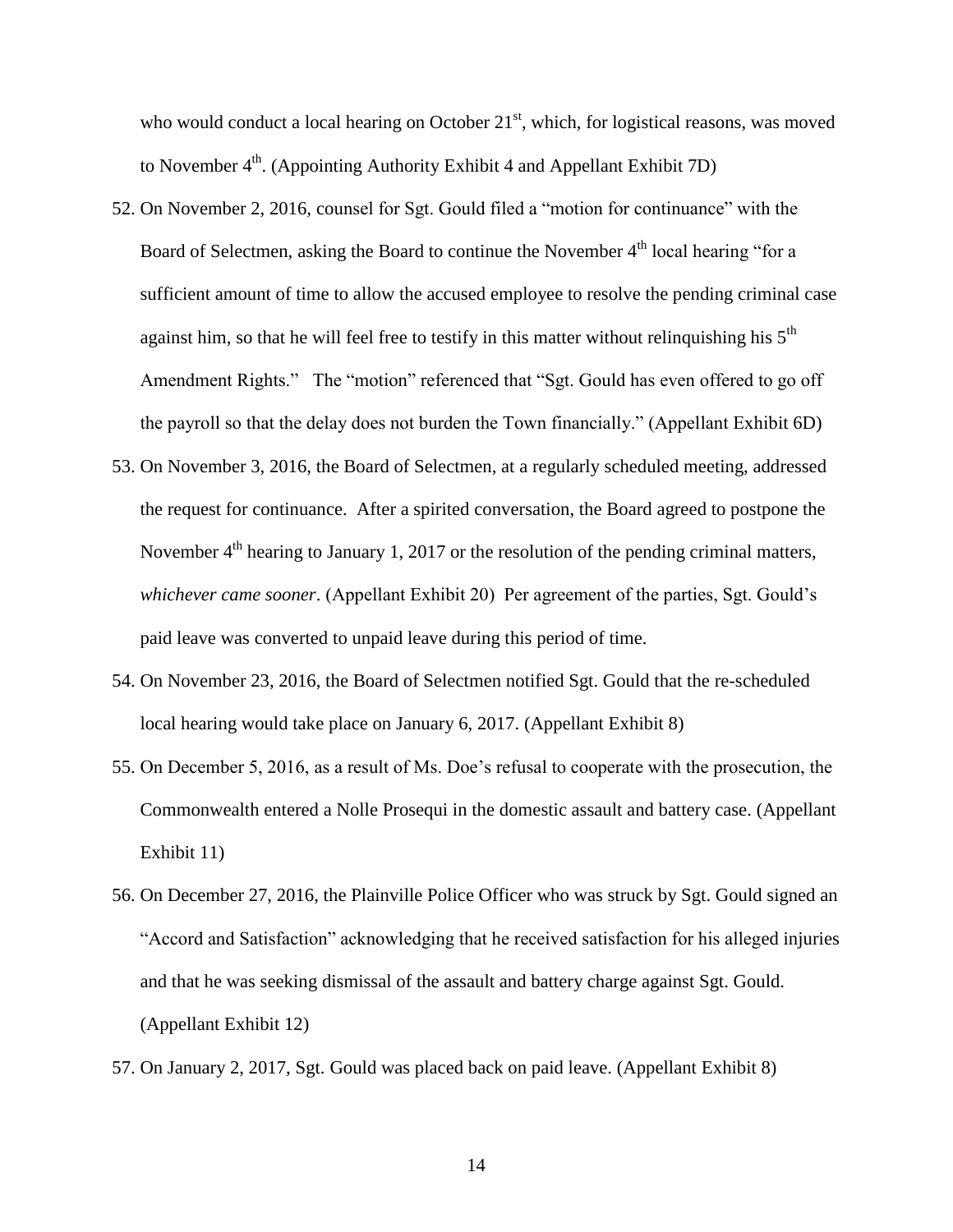- 58. On January 3, 2017, counsel for Sgt. Gould filed a request to continue the January 6, 2017 hearing, noting that, although the criminal matters related to Ms. Doe had been dismissed, the case involving the Plainville Detective was scheduled for trial in April 2017. (Appellant Exhibit 6E)
- 59. On January 5, 2017, the Board of Selectmen denied the request for a continuance. (Appellant Exhibit 8)
- 60. On January 6, 2017, the Town's designated hearing officer conducted the local hearing pursuant to G.L. c. 31, § 41. Counsel for Sgt. Gould asked the hearing officer to continue the hearing until the criminal charges against Sgt. Gould were resolved. The hearing officer, after hearing argument from both counsel, denied the request to continue the hearing, writing that the Town's need to enforce the rules and regulations of the Police Department outweighed the reasons to delay the matter any further. (Appellant Exhibit 8 and Appointing Authority Exhibit 3)
- 61. Sgt. Gould did not testify at the local hearing on January  $6<sup>th</sup>$ . The case was presented through exhibits and counsel statements only. Chief Reilly and Captain DiRenzo were present at the hearing to answer questions, but did not testify. (Appellant Exhibit 8 and Appointing Authority Exhibit 3)
- 62. The hearing officer left the record open for submission of various documents, including an Appellant submission of a "statutory declaration" from Ms. Doe, which was never received. (Appellant Exhibit 8 and Appointing Authority Exhibit 3)
- 63. Via a document dated January 19, 2017, the local hearing officer submitted his findings and recommendations to the Board of Selectmen. In his findings, the hearing officer stated in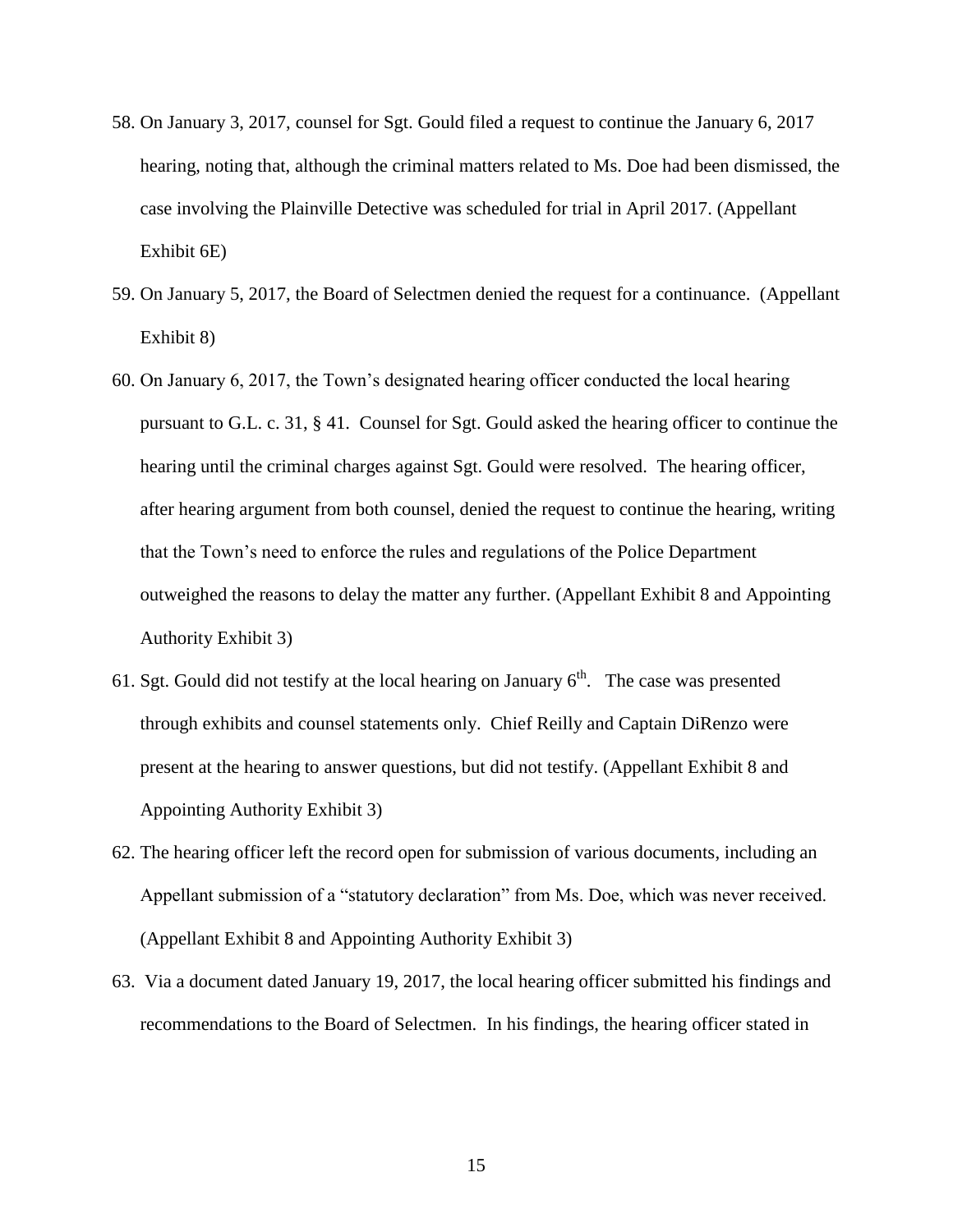part that: "It is relevant that [Ms. Doe] has not recanted her report that Gould beat her." (Appointing Authority Exhibit 3)

- 64. The local hearing officer further found in part that: a) "Sergeant Gould, in striking [the Plainville Detective], violated the law and the Police Department Rules and Regulations; specifically, Rule 4.02 – Conducting Unbecoming and Officer; and Rule 11.12 – Criminal Conduct;" and b) "Sergeant Gould, in beating [Ms. Doe] violated the law and the Police Department Rules and Regulations, specifically Rule 4.02 – Conduct Unbecoming an Officer; and Rule 11.12 – Criminal Conduct. The Domestic Violence by Police Officers Policy states, in pertinent part: 'It is the policy of this department: ... not to retain employees that engage in domestic violence.'" (Appointing Authority Exhibit 3)
- 65. The local hearing officer concluded that Sgt. Gould's actions toward the Plainville Detective and Ms. Doe constituted just cause for his termination. (Appointing Authority Exhibit 3)
- 66. The NAPD's Rules and Regulations Manual addresses an officer's off-duty conduct as follows:

The department will generally limit its inquiry into an employee's personal matters, off-duty conduct and outside employment, to situations impacting or reflecting upon the department or affecting the employee's ability or fitness for duty…. The department has a legitimate interest in preserving the public's trust and respect. An employee's off-duty personal relationships and conduct must not bring discredit to the officer or department, impact on the Department's operation, affect the employee's ability to perform his or her job, or result in poor job performance….

Both on and off-duty conduct may subject an officer to a charge of conduct unbecoming an officer. Officers do not sever their relationship with the department at the end of their shift. An officer's off-duty conduct, especially where there is some nexus or connection to the department or where the officer's status as a police officer is or becomes known, may reflect unfavorably on both the officer and department….

(Appointing Authority Exhibit 27)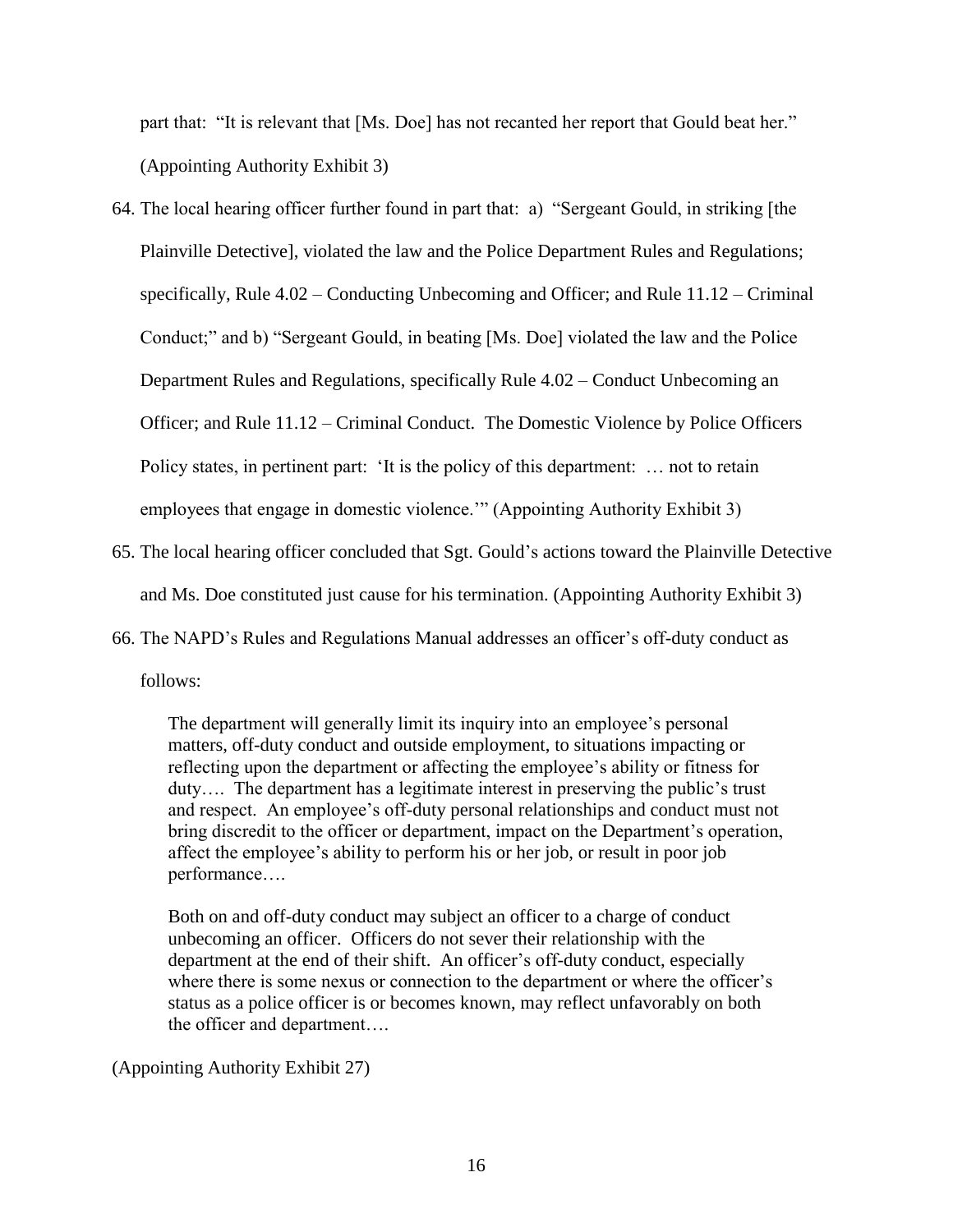- 67. Rule 4.02 Conduct Unbecoming an Officer, mandates that officers "not commit any specific act or acts of immoral, improper, unlawful, disorderly or intemperate conduct, whether on or off duty, which reflect(s) discredit or reflect(s) unfavorably upon the officer, upon other officers or upon the police department." The Rule defines "conduct unbecoming" as including "that which tends to indicate that the officer is unable or unfit to continue as a member of the department, or tends to impair the operation, morale, integrity, reputation or effectiveness of the department or its members." It also includes "off-duty conduct where there is a nexus or connection between the act or acts committed by the officer and that individual's continued fitness or ability to effectively perform his or her required duties and responsibilities and/or the impact or adverse effect said conduct may have on the operation, morale, integrity, reputation or effectiveness of the department and ability of the officers not involved in said act to effectively perform their required duties and responsibilities." (Appointing Authority Exhibit 27.)
- 68. Rule 11.12 Criminal Conduct, mandates that officers shall "not commit any motor vehicle or criminal act (felony or misdemeanor), or violate the regulatory or criminal laws or statutes of the United States or of any state or local jurisdiction (by-law/ordinance), whether on or off duty." With regards to this rule, the Manual expressly notes that officers "may be guilty of violating this rule *regardless of the outcome of any criminal court case*. Conviction for the violation of any law is prima facie evidence of a violation of this rule. However, even in the absence of a conviction (which requires proof beyond a reasonable doubt), an officer may still be disciplined under this rule for the conduct that was involved since a preponderance of the evidence is the quantity of proof required in such cases." (Appointing Authority Exhibit 27.) (Emphasis added)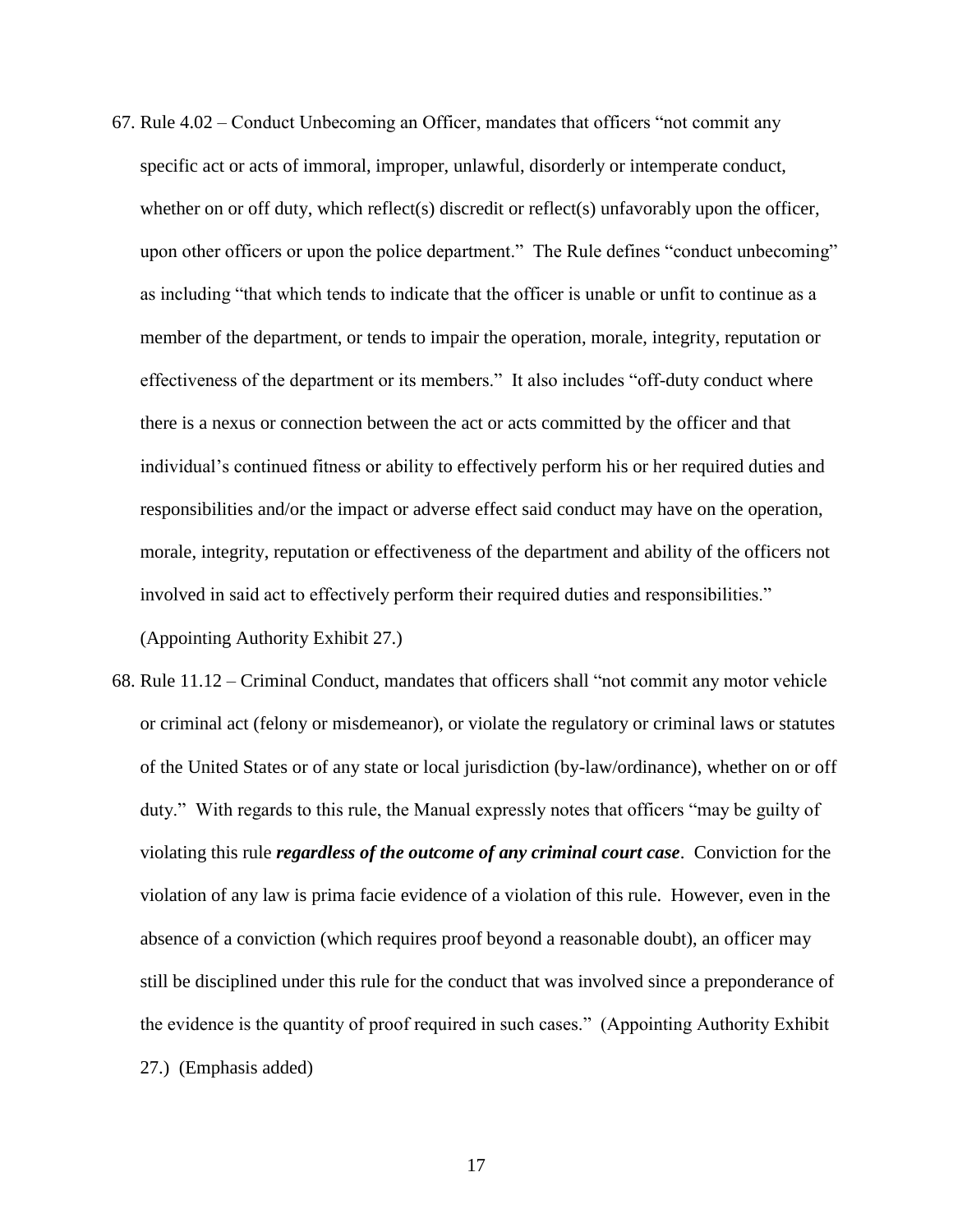- 69. NAPD Policy & Procedure No. 2.15 Domestic Violence by Police Officers, states that "it is essential that police professionals hold themselves to an exemplary standard in the area of domestic violence. A pro-active approach must focus on victim safety. The touchstone must be a policy of 'zero tolerance' of acts of domestic violence by members of this department." The policy of the NAPD is, *inter alia*, "not to retain employees that engage in domestic violence, elder abuse, sexual assault, or stalking… [and] to take disciplinary and criminal action against department members where appropriate." The Policy defines "domestic violence" as "an act or pattern of violence perpetrated by a police officer upon his or her intimate partner not done in defense of self or others, including but not limited to the following: Bodily injury or threat of imminent bodily injury; Sexual battery; Physical restraint; Property crime directed at the victim; Stalking; Violation of a court order of protection or similar injunction; and death threats or death." An "intimate partner" includes someone who "[h]as or had a dating relationship with the police officer... [and/or] [i]s cohabitating or has cohabitated romantically with the police officer." NAPD Policy  $\&$ Procedure No. 2.15 clearly states that the NAPD adheres to a zero-tolerance policy towards police officer domestic violence and that violation of the policy may result in disciplinary action "up to and including dismissal." (Appointing Authority Exhibit 28.)
- 70. On January 20, 2017, the Board of Selectmen notified Sgt. Gould that they would be meeting in Executive Session on January 26, 2017 to discuss the hearing officer's report and disciplinary action that may be taken against him. (Appointing Authority Exhibit 53)
- 71. On January 26, 2017, the Board of Selectmen met in Executive Session. Sgt. Gould was given an opportunity to make a statement but declined. The Selectmen voted to adopt the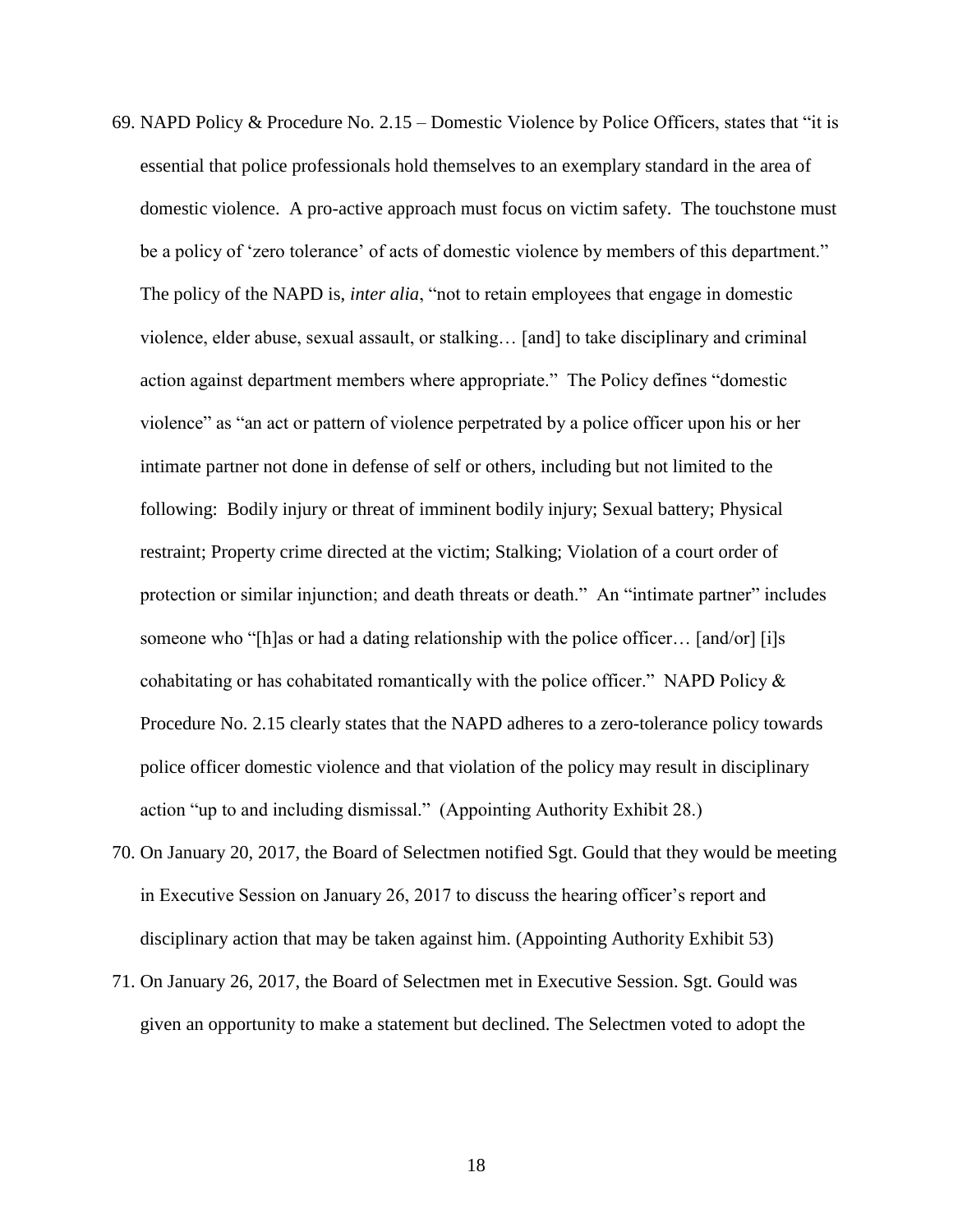findings and recommendation of the hearing officer and terminate Sgt. Gould's employment. (Appellant Exhibit 10)

- 72. On February 3, 2017, Sgt. Gould filed the instant appeal with the Commission. (Stipulated Fact)
- 73. On April 5, 2017, at the criminal trial on the charge of assault and battery on the Plainville Police Officer, the trial judge accepted the accord and satisfaction, and the assault and battery charges against Sgt. Gould were dismissed. After trial, Sgt. Gould was found not guilty of disturbing the peace. (Appellant Exhibit 17)
- 74. Over the course of five (5) days between May 1, 2017 and July 30, 2017, I held a hearing and heard from various witnesses, including Sgt. Gould and Ms. Doe, who both denied that Sgt.

Gould ever hit Ms. Doe.

# *Applicable Civil Service Law*

G.L. c. 31, § 41 states in part:

"Except for just cause and except in accordance with the provisions of this paragraph, a tenured employee shall not be discharged, removed, suspended for a period of more than five days, laid off, transferred from his position without his written consent if he has served as a tenured employee since prior to October fourteen, nineteen hundred and sixtyeight, lowered in rank or compensation without his written consent, nor his position be abolished. Before such action is taken, such employee shall be given a written notice by the appointing authority, which shall include the action contemplated, the specific reason or reasons for such action and a copy of sections forty-one through forty-five, and shall be given a full hearing concerning such reason or reasons before the appointing authority or a hearing officer designated by the appointing authority. The appointing authority shall provide such employee a written notice of the time and place of such hearing at least three days prior to the holding thereof, except that if the action contemplated is the separation of such employee from employment because of lack of work, lack of money, or abolition of position the appointing authority shall provide such employee with such notice at least seven days prior to the holding of the hearing and shall also include with such notice a copy of sections thirty-nine and forty. If such hearing is conducted by a hearing officer, his findings shall be reported forthwith to the appointing authority for action. Within seven days after the filing of the report of the hearing officer, or within two days after the completion of the hearing if the appointing authority presided, the appointing authority shall give to such employee a written notice of his decision, which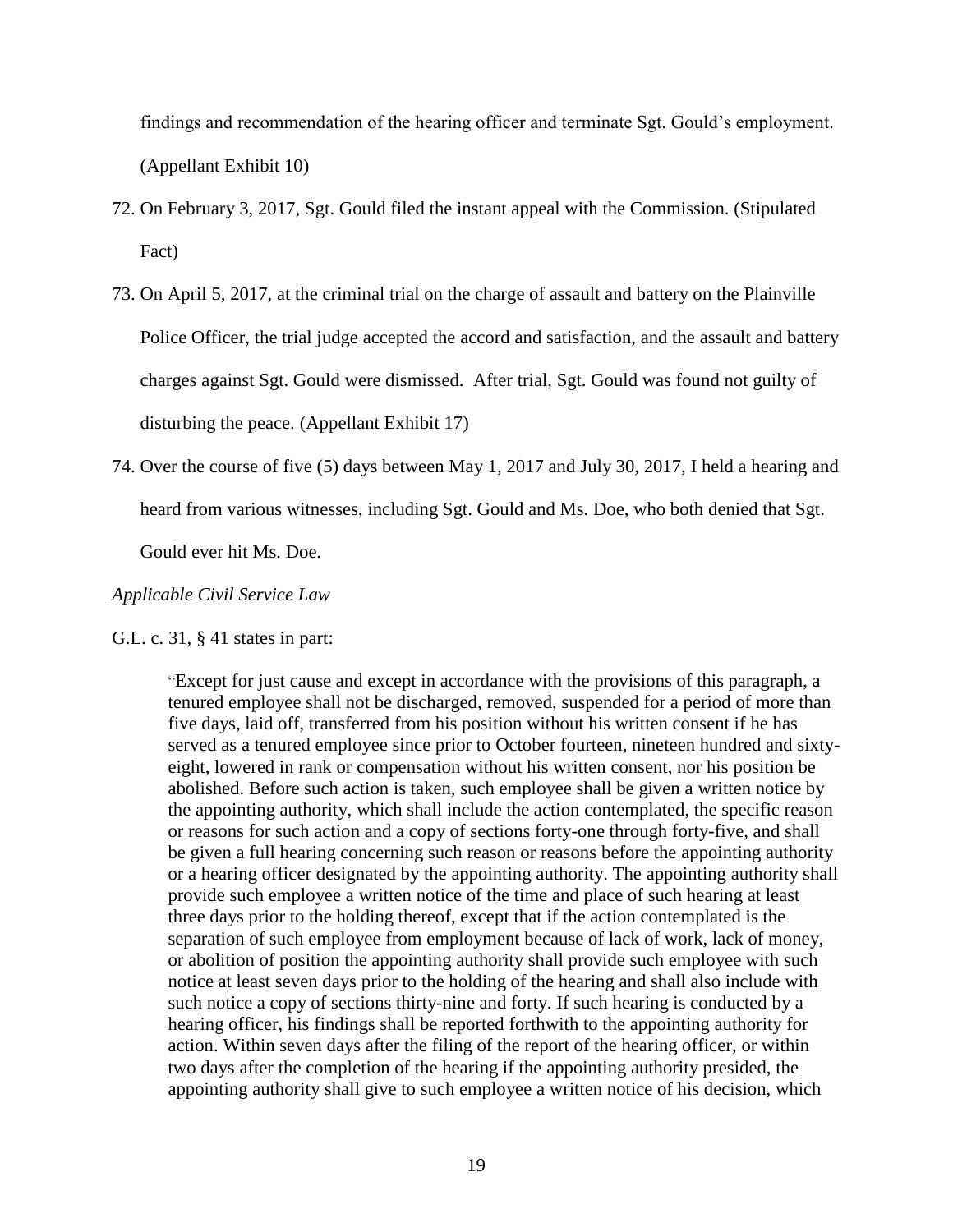shall state fully and specifically the reasons therefor. Any employee suspended pursuant to this paragraph shall automatically be reinstated at the end of the first period for which he was suspended. In the case of a second or subsequent suspension of such employee for a period of more than five days, reinstatement shall be subject to the approval of the administrator, and the notice of contemplated action given to such employee shall so state. If such approval is withheld or denied, such employee may appeal to the commission as provided in paragraph (b) of section two.

### G.L. c. 31, § 42 states in part:

Any person who alleges that an appointing authority has failed to follow the requirements of section forty-one in taking action which has affected his employment or compensation may file a complaint with the commission. Such complaint must be filed within ten days, exclusive of Saturdays, Sundays, and legal holidays, after said action has been taken, or after such person first knew or had reason to know of said action, and shall set forth specifically in what manner the appointing authority has failed to follow such requirements. If the commission finds that the appointing authority has failed to follow said requirements and that the rights of said person have been prejudiced thereby, the commission shall order the appointing authority to restore said person to his employment immediately without loss of compensation or other rights.

# G.L. c. 31, § 43 provides:

"If the commission by a preponderance of the evidence determines that there was just cause for an action taken against such person it shall affirm the action of the appointing authority, otherwise it shall reverse such action and the person concerned shall be returned to his position without loss of compensation or other rights; provided, however, if the employee by a preponderance of evidence, establishes that said action was based

upon harmful error in the application of the appointing authority's procedure, an error of law, or upon any factor or conduct on the part of the employee not reasonably related to the fitness of the employee to perform in his position, said action shall not be sustained, and the person shall be returned to his position without loss of compensation or other rights. The commission may also modify any penalty imposed by the appointing authority."

An action is "justified" if it is "done upon adequate reasons sufficiently supported by credible

evidence, when weighed by an unprejudiced mind; guided by common sense and by correct rules

of law;" Commissioners of Civil Service v. Municipal Ct. of Boston, 359 Mass. 211, 214 (1971);

Cambridge v. Civil Service Comm'n, 43 Mass.App.Ct. 300, 304 (1997); Selectmen of Wakefield

v. Judge of First Dist. Ct., 262 Mass. 477, 482 (1928). The Commission determines justification

for discipline by inquiring, "whether the employee has been guilty of substantial misconduct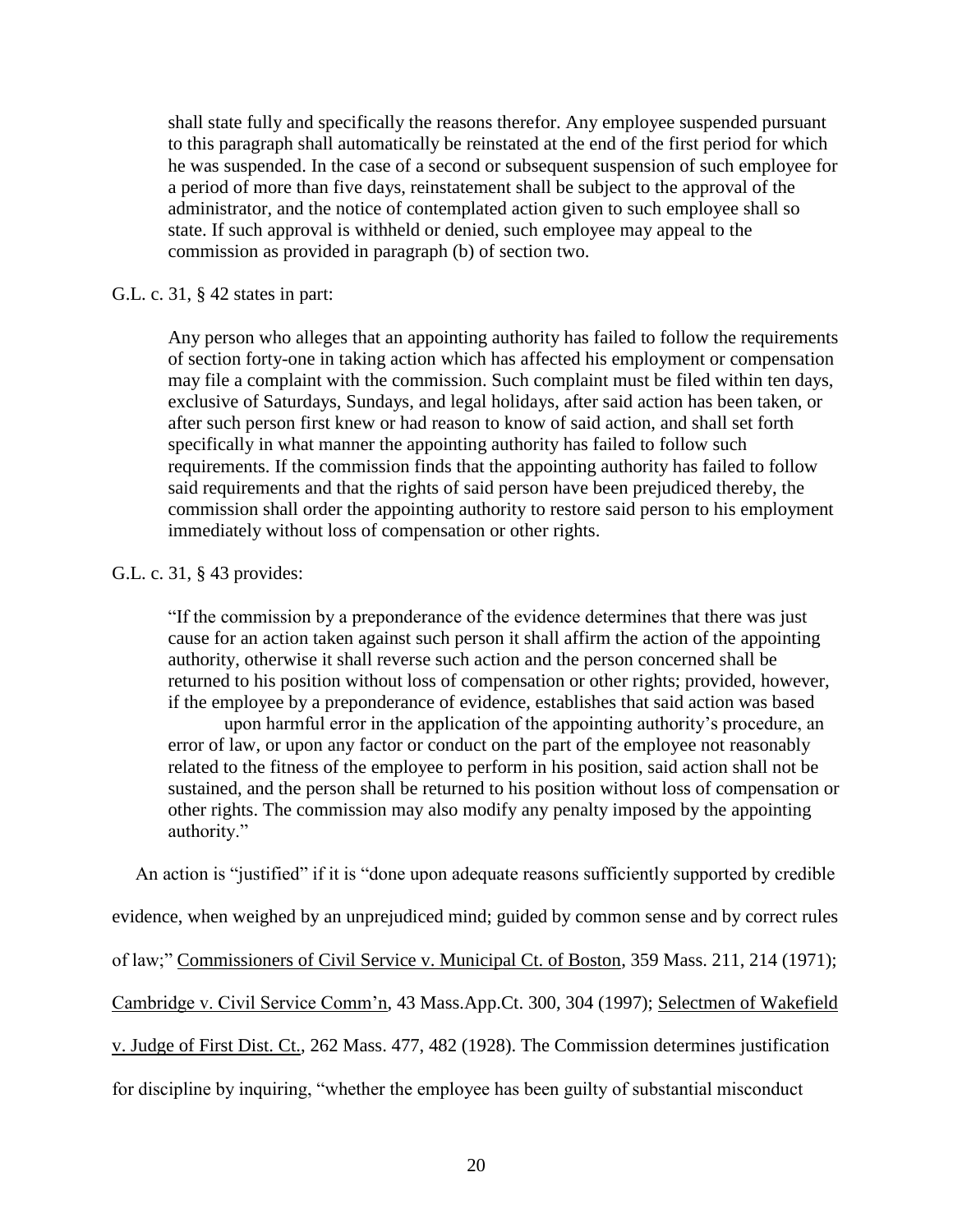which adversely affects the public interest by impairing the efficiency of public service;" School Comm. v. Civil Service Comm'n, 43 Mass.App.Ct. 486, 488 (1997); Murray v. Second Dist. Ct., 389 Mass. 508, 514 (1983).

The Appointing Authority's burden of proof by a preponderance of the evidence is satisfied "if it is made to appear more likely or probable in the sense that actual belief in its truth, derived from the evidence, exists in the mind or minds of the tribunal notwithstanding any doubts that may still linger there;" Tucker v. Pearlstein, 334 Mass. 33, 35-36 (1956).

Under section 43, the Commission is required "to conduct a de novo hearing for the purpose of finding the facts anew;" Falmouth v. Civil Service Comm'n, 447 Mass. 814, 823 (2006) and cases cited. However, "[t]he commission's task.. .is not to be accomplished on a wholly blank slate. After making its de novo findings of fact, the commission does not act without regard to the previous decision of the [appointing authority], but rather decides whether 'there was reasonable justification for the action taken by the appointing authority in the circumstances found by the commission to have existed when the appointing authority made its decision'," which may include an adverse inference against a complainant who fails to testify at the hearing before the appointing authority; Id., quoting internally from Watertown v. Arria, 16 Mass.App.Ct. 331, 334 (1983) and cases cited.

### *Sgt. Gould's Section 42 (Procedural Claims) Appeal*

 Prior to terminating a tenured civil service employee, G.L. c. 31, § 41 requires that the employee be given: 1) a written notice by the appointing authority; and 2) a full hearing before the appointing authority or a hearing officer designated by the appointing authority. The written notice by the appointing authority must include the action contemplated, the specific reason or reasons for such action and a copy of sections forty-one through forty-five.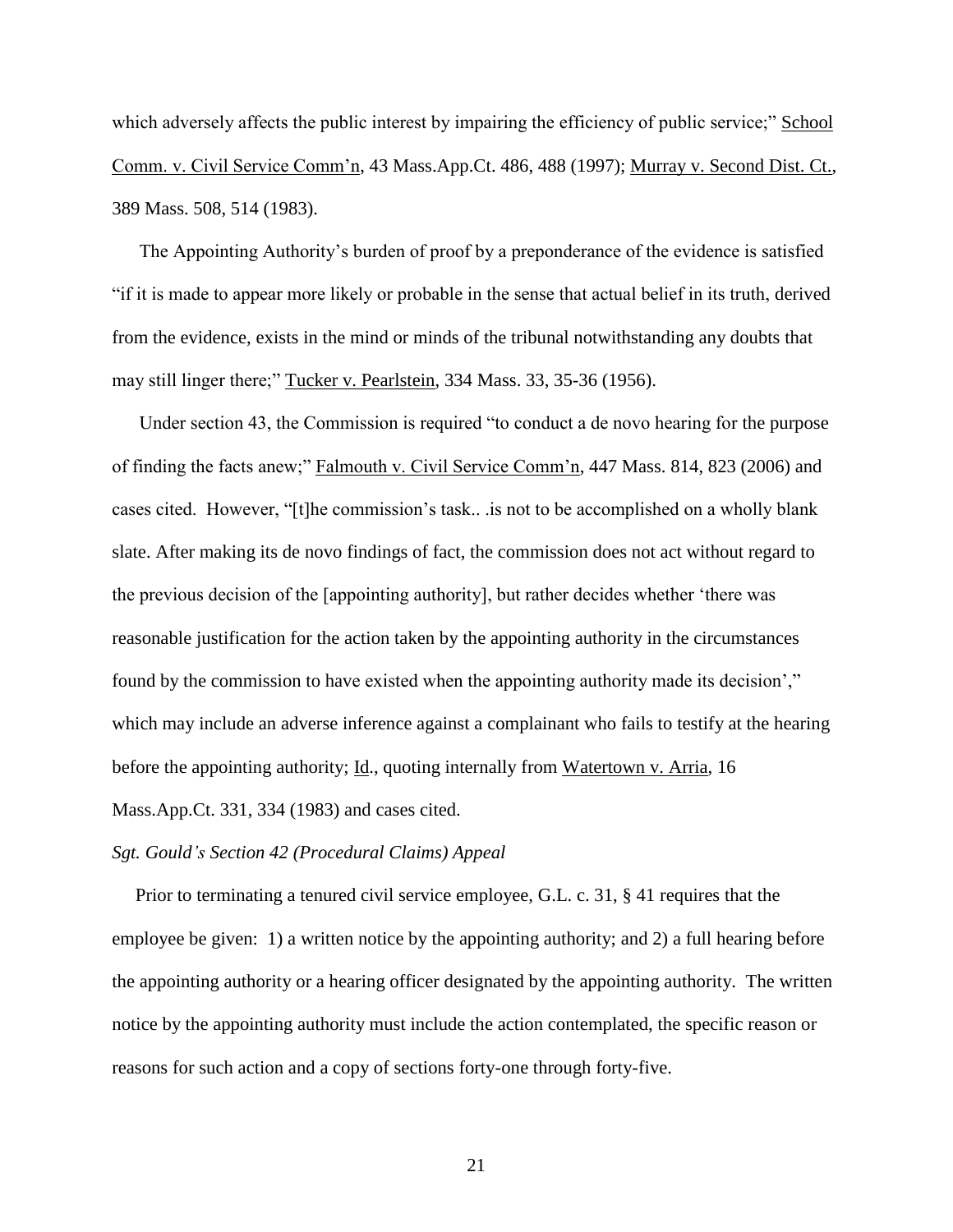If the Commission finds that the Appointing Authority failed to follow the above-referenced Section 41 procedural requirements and that the rights of said person have been prejudiced thereby, the Commission "shall order the Appointing Authority to restore said person to his employment immediately without loss of compensation or other rights." G.L. c. 31,  $\S$  42.

 A review of the record shows that the Town complied with all of the procedural requirements of the civil service law. After the NAPD concluded its internal investigation into Sgt. Gould's actions on the night of July 29-30, 2016, the Town provided him with written notice that it was considering disciplinary action up to and including termination. The letter included a lengthy list of the specific reasons for the contemplated action. The last paragraph of the letter clearly stated that a pre-disciplinary hearing pursuant to G.L. c. 31, §41 would be held before a designated hearing officer. It is undisputed that a hearing before the hearing officer took place on January 6, 2017, and that Sgt. Gould and his attorney were present for the entire hearing. This was significantly more than the three days' prior notice required by the statute. The evidence also establishes that the hearing lasted from 10:00 a.m. until 1:45 p.m. and it is clear from the hearing officer's written report that the hearing addressed all of the reasons listed in the October 2, 2016 pre-termination notice.

 As required by the statute, the hearing officer issued a written report of his findings to the Board of Selectmen on January 19, 2017 and the Board voted to terminate Sgt. Gould on January 26, 2017. Sgt. Gould received written notice of the Board's decision on January 27, 2017, which was within the statutory seven day requirement. The written notice from the Board notifying Sgt. Gould of his termination clearly stated that the decision to terminate was based on "the reasons set forth in the Hearing Officer's report," a copy of which had been provided to Sgt. Gould in advance of the January  $26<sup>th</sup>$  meeting and then again with the termination notice.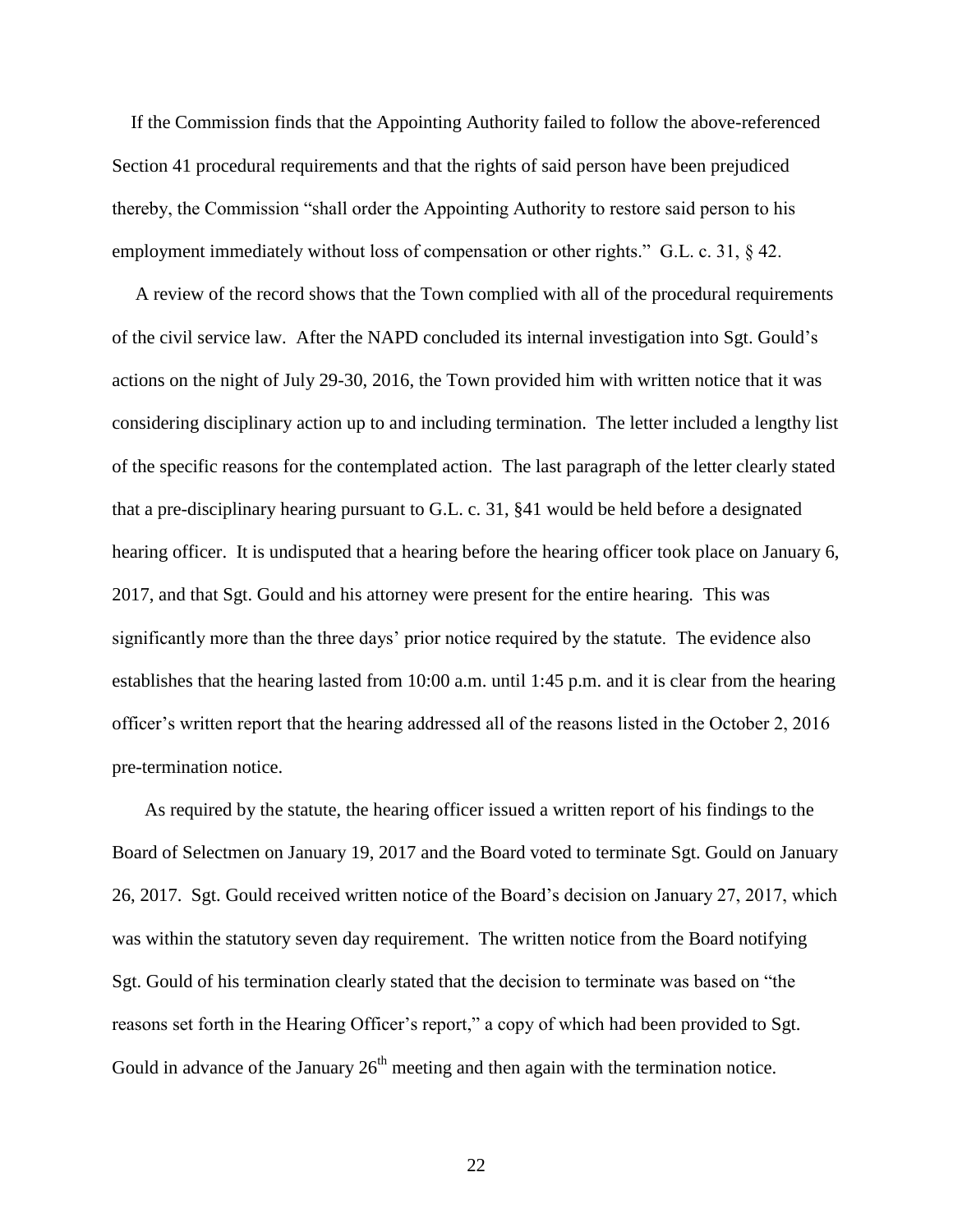As part of the proceedings before the Commission, there was considerable time spent on whether Sgt. Gould was entitled to a second hearing before the Board of Selectmen (the Appointing Authority) after the designated hearing officer submitted his findings and recommendations to the Board, based on comments made by individual members of the Board that Sgt. Gould would be given a "second bite of the apple" after the hearing officer's report was submitted.

 First, there is nothing in the civil service law that requires a *second* hearing before the Appointing Authority after receiving the findings and recommendations of a designated hearing officer.

 Second, Sgt. Gould, throughout these proceedings, including those conducted at the local level, was represented by counsel well versed in the civil service law, including the process of designating a hearing officer.

 Third, I reviewed the entirety of the transcripts and audio / video recordings of each Board of Selectmen meeting related to Sgt. Gould's appeal. What emerged was a picture of one member of the five-member Board unsuccessfully attempting to create disorder and prevent any ruling or decision by the Board that could potentially result in the termination of Sgt. Gould. The Board's Chairman, however, ably navigated the Board's majority through the nuances of the Town's requirements under the civil service law -- and complied with all of these statutory requirements.

For these reasons, Sgt. Gould's procedural appeal under Section 42 is *denied*.

### *Just Cause Appeal*

 The Commission is once again faced with a case involving allegations of domestic abuse, the seriousness of which cannot be understated. As the Commission recently stated in Torres v. City of Chicopee, 30 MCSR 467 (2017), citing Lavery v. North Attleborough, 30 MCSR 373 (2017):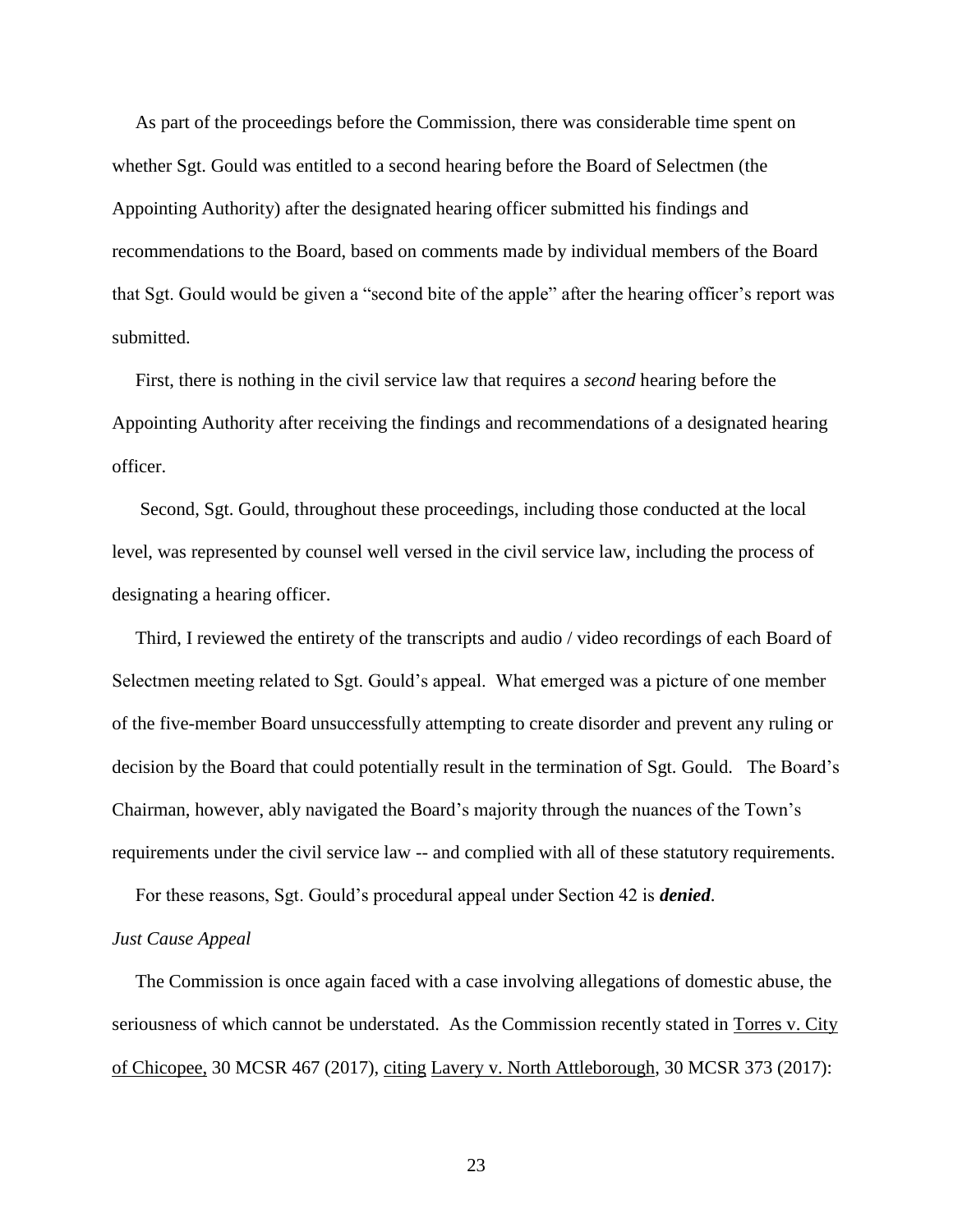"The Commonwealth's policies against domestic violence are evident across all three branches of government. The legislature has repeatedly enacted legislation to respond to domestic violence. Executive Order No. 563, "Re-Launching the Governor's Council to Address Sexual Assault and Domestic Violence", dated April 27, 2015, affirms and furthers the state's longstanding commitment to addressing domestic violence. It states, in pertinent part,

… Whereas, … the Governor's Office also acknowledges that sexual assault and domestic violence often go unreported …;

Whereas, acknowledging the progress made by previous administrations, important work remains to be done to improve safety in our homes and throughout the Commonwealth; …

Section 4. … the Council shall be charged with assessing the implementation of those parts of Chapter 260 of the Acts of 2014 that establish new programs and introduce training and education targeted at reducing sexual assault and domestic violence in the Commonwealth …

…4. Determine and report on the progress made by the Massachusetts District Attorneys' Association in commencing a course of training on the issues of domestic violence and sexual assault violence for all district attorneys and assistant district attorneys …;

5. determine and report on the progress made by the trial court department in implementing a training program on domestic violence and sexual violence for trial court employees …. (Id.)

The Executive Office of Public Safety & Security (EOPSS) issued the revised "Domestic Violence Law Enforcement Guidelines" in 2017 pursuant to Chapter 260 of the Acts of 2014, An Act Relative to Domestic Violence<sup>9</sup>. [http://www.mass.gov/eopss/docs/eops/2017-dv-law](http://www.mass.gov/eopss/docs/eops/2017-dv-law-enforcement-guidelines-final-07-06-2017.pdf)[enforcement-guidelines-final-07-06-2017.pdf](http://www.mass.gov/eopss/docs/eops/2017-dv-law-enforcement-guidelines-final-07-06-2017.pdf) These lengthy and detailed Guidelines provide, in pertinent part,

… anyone can be a victim; anyone can be an offender regardless of gender and/or sexual orientation. Always consider who is the dominant aggressor and make that determination based on the totality of the facts and circumstance, not on the victim/offender's gender, size etc. … **Many victims of domestic violence never file a report with law enforcement, get a restraining order/injunction, or connect with a domestic violence program. … Furthermore, many victims may regret calling 911 once they are thrust into the criminal justice system, which can bring increased financial burdens due to lost income, defense attorney fees, embarrassment for having to publicly testify to the abuse, and pressure to recant. …**

**Be aware that trauma may influence a victim's interactions with law enforcement officers responding to domestic violence calls. Do not assume a victim is uncooperative** ….

(Id. at pp. 16-17)(emphasis added)

…

 $9$  Pursuant to Chapter 260 of the Acts of 2014, all municipal police departments within Massachusetts are required to adopt the EOPSS DV Guidelines or establish and implement specific operational guidelines consistent with the EOPSS DV Guidelines.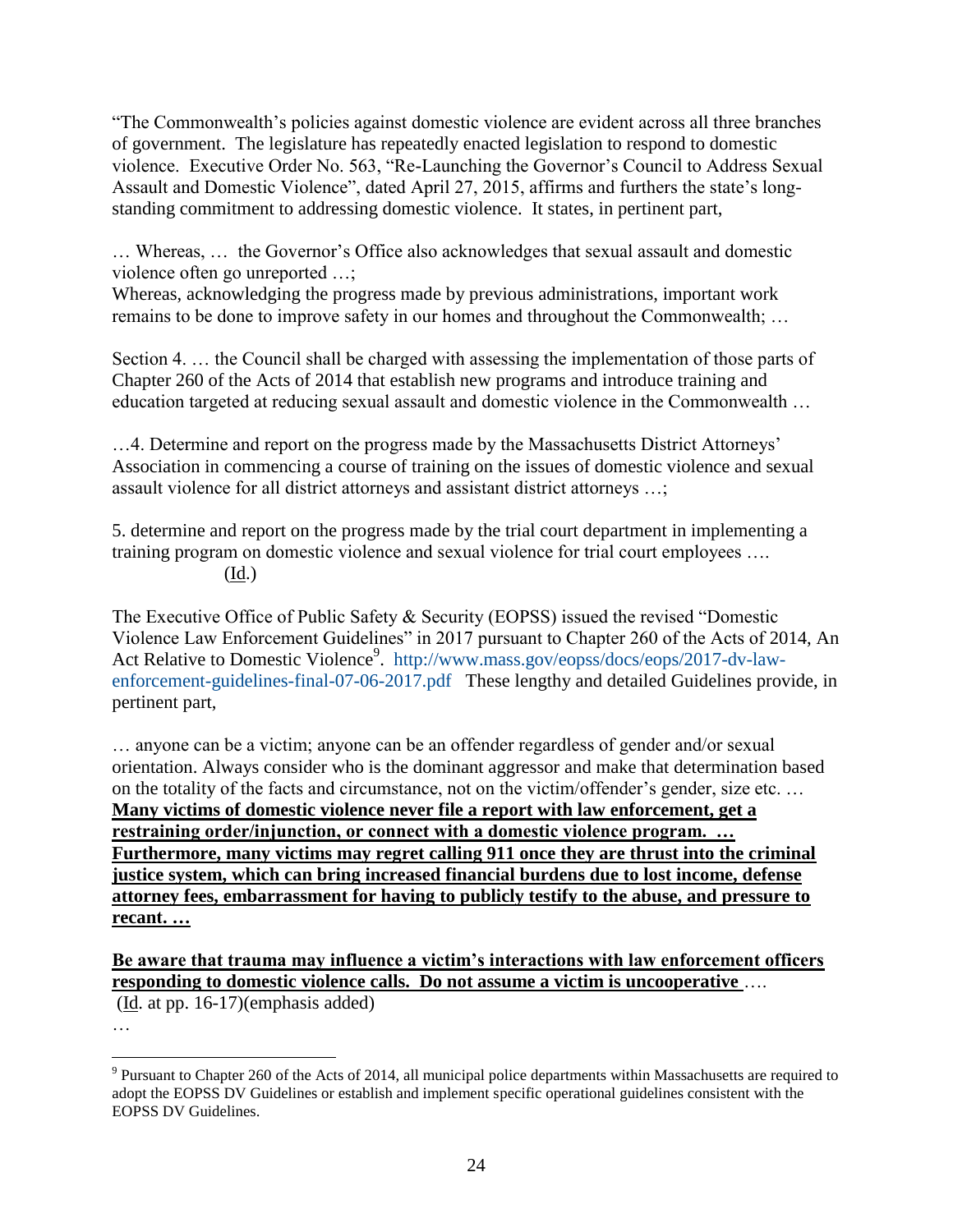On its website, the Massachusetts District Attorneys Association notes, in pertinent part,

## **Prosecutors who handle domestic violence cases know that very few go to trial. There are many obstacles that confront prosecutors trying domestic violence cases; including, trial delays, Fifth Amendment claims by the victim, and accord and satisfactions on the day of trial.** … [http://www.mass.gov/mdaa/trainings-and-conferences/obstacles-in-trying-domestic-violence](http://www.mass.gov/mdaa/trainings-and-conferences/obstacles-in-trying-domestic-violence-cases.html)[cases.html](http://www.mass.gov/mdaa/trainings-and-conferences/obstacles-in-trying-domestic-violence-cases.html) (emphasis added)"

 Here, the Town, adopting the findings and recommendations of their designated hearing officer, concluded that Sgt. Gould, in addition to "striking" the Plainville Detective, "beat" his live-in girlfriend, Ms. Doe, who is a Plainville Police Officer. The parties appear to agree that, if the charges related to Ms. Doe are true, the decision to terminate Sgt. Gould would be justified. The central factual dispute in this case, however, is whether the Town has *proven, by a preponderance of the evidence,* that Sgt. Gould actually hit Ms. Doe, which both he and Ms. Doe denied during their sworn testimony during the Commission.

 As previously referenced, Ms. Doe, as part of her sworn testimony before the Commission, adamantly denied that Sgt. Gould hit her on July 30th. Ms. Doe went a step further in her testimony before the Commission, either denying or offering no plausible explanation<sup>10</sup> for the contemporaneous statements she made to multiple individuals stating that Sgt. Gould hit her on July30<sup>th</sup>. Standing alone, Ms. Doe's testimony that she never made or couldn't recall making such statements was not credible. Further, her testimony was contradicted by a series of text messages entered into evidence showing that such statements were made. Finally, and most importantly, Ms. Doe's testimony regarding whether she made these statements was contradicted by a series of witnesses who offered credible, detailed testimony before the Commission regarding the conversations they had with Ms. Doe on or shortly after July  $30<sup>th</sup>$ . I listened

<sup>&</sup>lt;sup>10</sup>Ms. Doe did acknowledge, in part, that she may have told her sister that she thought, at the time, that Sgt. Gould broke her nose:

<sup>&</sup>quot;Commissioner: Did you tell her [your sister] that you thought Dave broke your nose?

Ms. Doe: I might have said something like that …" Transcript, Volume V, p. 187.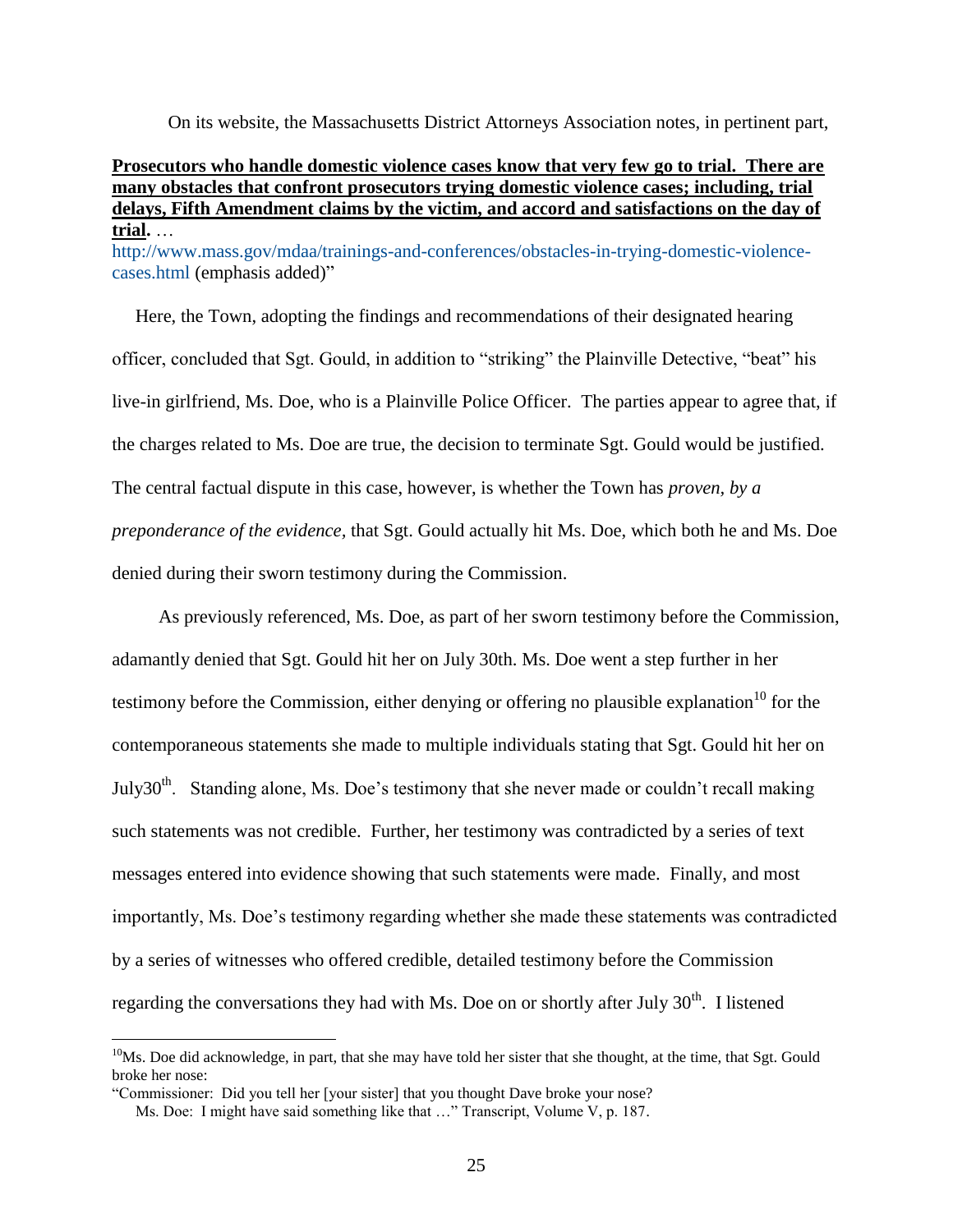carefully to the testimony of these witnesses, reviewed their testimony again via the written transcript, and, when appropriate, compared their testimony against relevant exhibits. Based on this review, I have, as noted in the findings, credited the testimony of each of these witnesses in regard to statements that Ms. Doe made to them around this time period.

 In summary, on July 30, 2016 and the days immediately thereafter, Ms. Doe sent multiple text messages to numerous people stating that Sgt. Gould hit her and she believed he had broken her nose as a result. She made similar statements to people in face-to-face meetings and phone conversations during this time. Most significantly, she reached out to the Wrentham Deputy Police Chief to report that Sgt. Gould hit her. Ms. Doe's statements to the Wrentham Deputy Police Chief were fairly consistent with a subsequent conversation she had with her sister. These two (2) conversations were the most in-depth statements she made to the group of individuals in whom she confided. In both cases, she described being hit repeatedly and severely by Sgt. Gould. Ms. Doe's statements to the Wrentham Deputy Police Chief and her sister are also consistent with her statements and texts to her friend, the Plainville Detective, the Plainville Police Officer and others that Sgt. Gould had hit her and that she believed her nose to be broken as a result. Having concluded that Ms. Doe did indeed make these statements, the issue before me, as it relates to the incident with Ms. Doe, is whether the Town has proven, by a preponderance of the evidence, that Sgt. Gould actually engaged in the behavior alleged by Ms. Doe in her statements (i.e. – did Sgt. Gould hit Ms. Doe?) The evidence supporting the Town's argument that Sgt. Gould did hit Ms. Doe includes the following:

 The relative consistency of Ms. Doe's contemporaneous statements and text messages regarding the incident. As noted above, Ms. Doe communicated with multiple people,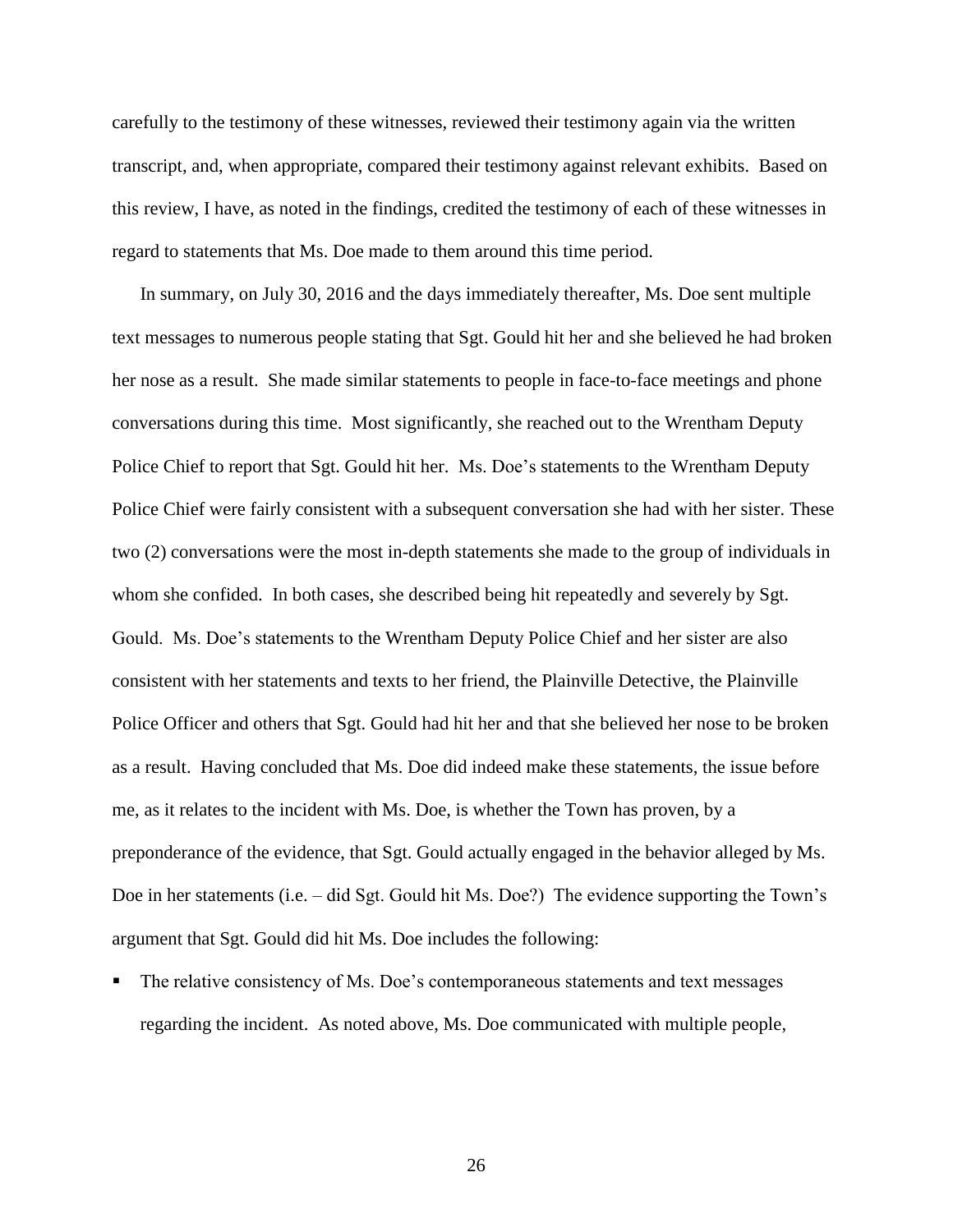including her sister and longtime, trusted friend, that Sgt. Gould hit her and that she attributed the pain in her nose to him hitting her.

- As stated in the state's Guidelines on Domestic Violence, referenced above, it is not uncommon for victims of domestic abuse to recant their statements for various reasons, including financial reasons. Sgt. Gould provides financial support to Ms. Doe and assists her with her childcare responsibilities. Ms. Doe's dependence on Sgt. Gould arguably places even greater pressure on her to retract her earlier statements.
- Even Ms. Doe, whose testimony before the Commission appeared to be geared toward minimizing the level, if any, of physical violence committed by Sgt. Gould, acknowledged that Sgt. Gould "grabbed" her face and "held it" while he screamed at her.
- Photographs taken by Ms. Doe show various parts of the home in disarray immediately after the fight had ended. Sgt. Gould's testimony that the damage depicted in these photographs was caused by his forceful slamming of the door upon exiting the home was not credible. Even Ms. Doe could not corroborate this, choosing instead to claim she could not recall how her home was damaged other than to allude to the fight.
- Ms. Doe and Sgt. Gould both made a point of noting that this was the worst fight they had had to date. Ms. Doe also stated that she had never seen Sgt. Gould as angry as he was on that night. Also, it was the first time in their relationship where Ms. Doe had demanded that Sgt. Gould move out of the home and he complied.
- On previous occasions when they fought, Ms. Doe had never accused Sgt. Gould of physically assaulting her.
- The testimony of Ms. Doe and Sgt. Gould appeared, in large part to be rehearsed, or coordinated, right down to details regarding where, how (and for what reason) Sgt. Gould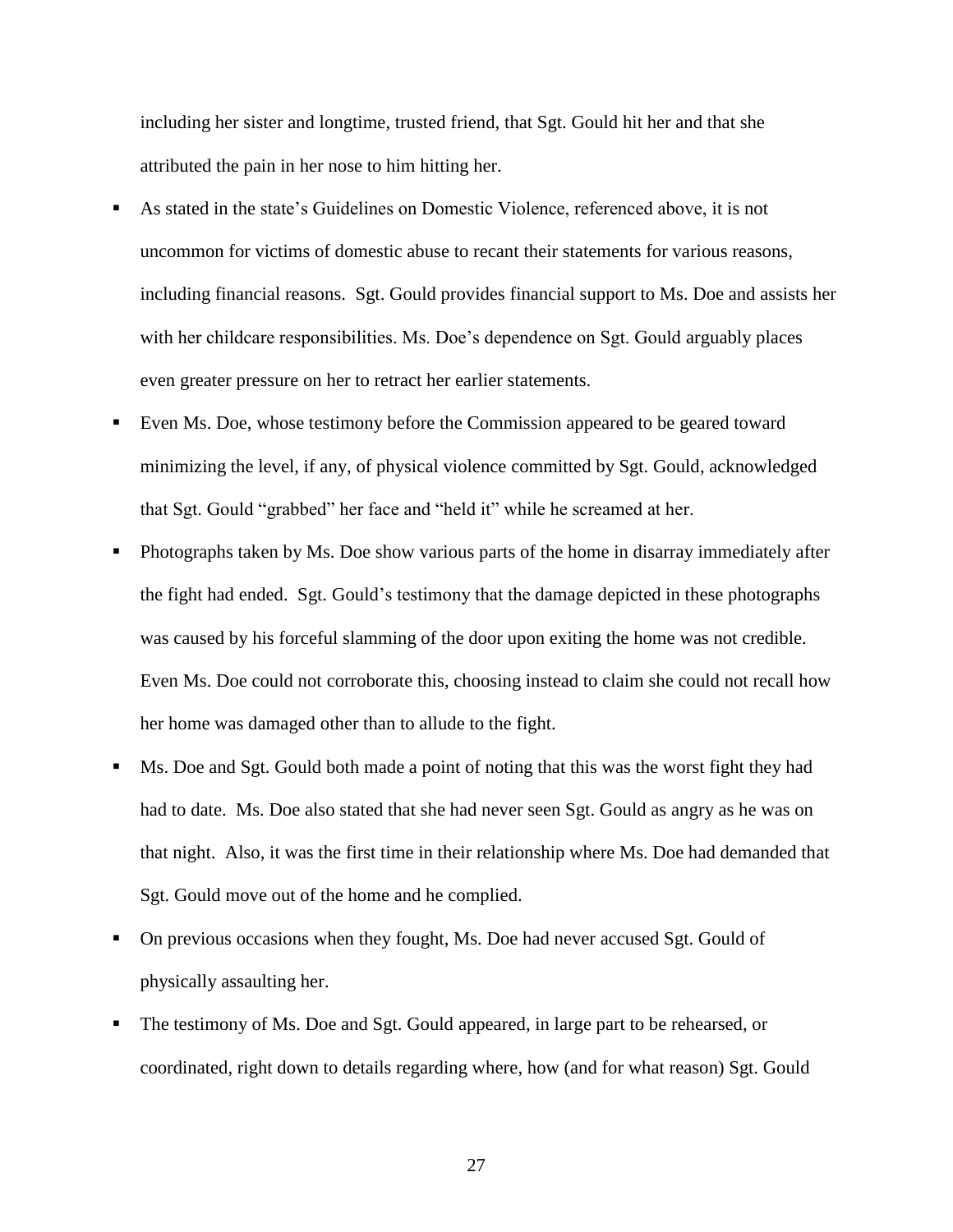placed his fingers on Ms. Doe's face on June  $30<sup>th</sup>$ ; (There was no mention of this occurrence at the pre-disciplinary hearing before the hearing officer on January 6, 2017 or in the statutory declarations they both submitted to the Board on January 26, 2017.)

 Sgt. Gould, at the time, never refuted Ms. Doe's allegations in writing despite his claim that they were entirely made up. There are three examples in the record of occasions when Ms. Doe sent Sgt. Gould a text message accusing him of physically assaulting her on the night in question including one in which Ms. Doe explicitly stated to Sgt. Gould: " … You beat on me last night. I seriously have a broken nose …"

Finally, I must consider that the Town was entitled to draw an adverse inference due to Sgt. Gould's refusal to testify at the local hearing. "The Commission is permitted, but not required, to draw an adverse inference against an appellant who fails to testify at the hearing before the appointing authority. Town of Falmouth v. Civil Service Comm'n, 447 Mass. 814, 823 (2006)." Clark v. Boston Housing Authority, 24 MCSR 193 (2011), Clark v. Boston Housing Authority, Suffolk Superior Court, C.A. No. SUCV2011-2554E, *aff'd* (Feb. 13, 2015). In a civil case, the Massachusetts courts have held that even a party asserting his or her rights against selfincrimination under the U.S. or Massachusetts Constitutions "may be the subject of a negative inference by a fact finder where the opposing party … has established a case adverse to the person invoking the privilege. Quintal v. Commissioner of the Dep't of Employment & Training, 418 Mass. 855, 861 (1994), quoting Custody of Two Minors, 396 Mass. 610, 616 (1986)." Town of Falmouth, at 826-27 (citations omitted). While the adverse inference may not be required, in Town of Falmouth, the Supreme Judicial Court found that the Commission erred when it failed to factor into its decision to reduce the Appellant's suspension from 180 days to 60 days that the Appellant failed to testify at the Town's hearing, invoking the privilege against self-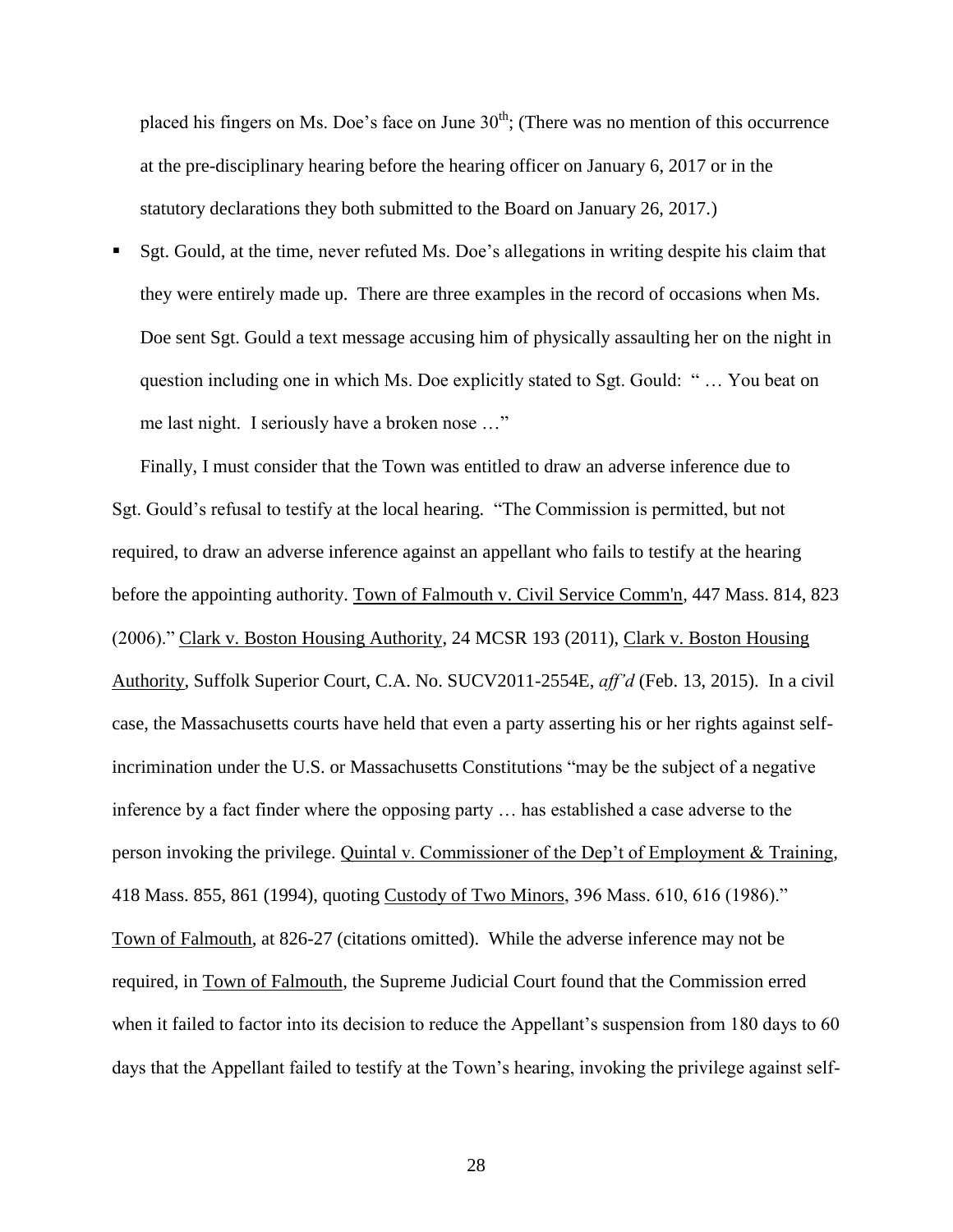incrimination. Id. Finally, an adverse inference "cannot alone meet the plaintiff's burden. *See* McGinnis v. Aetna Life & Casualty Co., [398 Mass. 37, 39 (1986)]." Frizado v. Frizado, 420 Mass. 592, 596 (1995)(emphasis added).

 I have carefully reviewed the parties' arguments regarding whether such an inference could be drawn from the Town, including whether Town of Falmouth is distinguishable from the instant appeal. I have: a) concluded that the Town was justified in drawing an adverse inference based on Sgt. Gould's failure to testify at the local hearing; and b) considered this adverse inference by the Town as part of the de novo hearing before the Commission. The Town (both the Appointing Authority and their designated hearing officer) carefully considered Sgt. Gould's request to continue the hearing and granted him a continuance until January 2017, approximately three (3) months from the initial hearing date set by the Town, and approximately five (5) months from the date of the alleged misconduct in July 2016. Faced with another request, in January 2017, to indefinitely postpone the local hearing until the criminal proceedings were concluded, the Town considered the need to enforce the Police Department's rules and regulations, the uncertainty of when the criminal proceedings would be concluded, and the ongoing financial burden to pay overtime for individuals covering Sgt. Gould's shifts. Ultimately, the Town decided to move forward with the local hearing, at which time the Town presented the hearing officer with the results of an internal investigation in which multiple individuals stated that Ms. Doe, shortly after July30<sup>th</sup>, had unequivocally told them that Sgt. Gould had hit her that night. Under these circumstances, the hearing officer was justified in drawing an adverse inference from Sgt. Gould's failure to testify, even though the criminal charges related to the alleged striking of the Plainville Detective were still pending.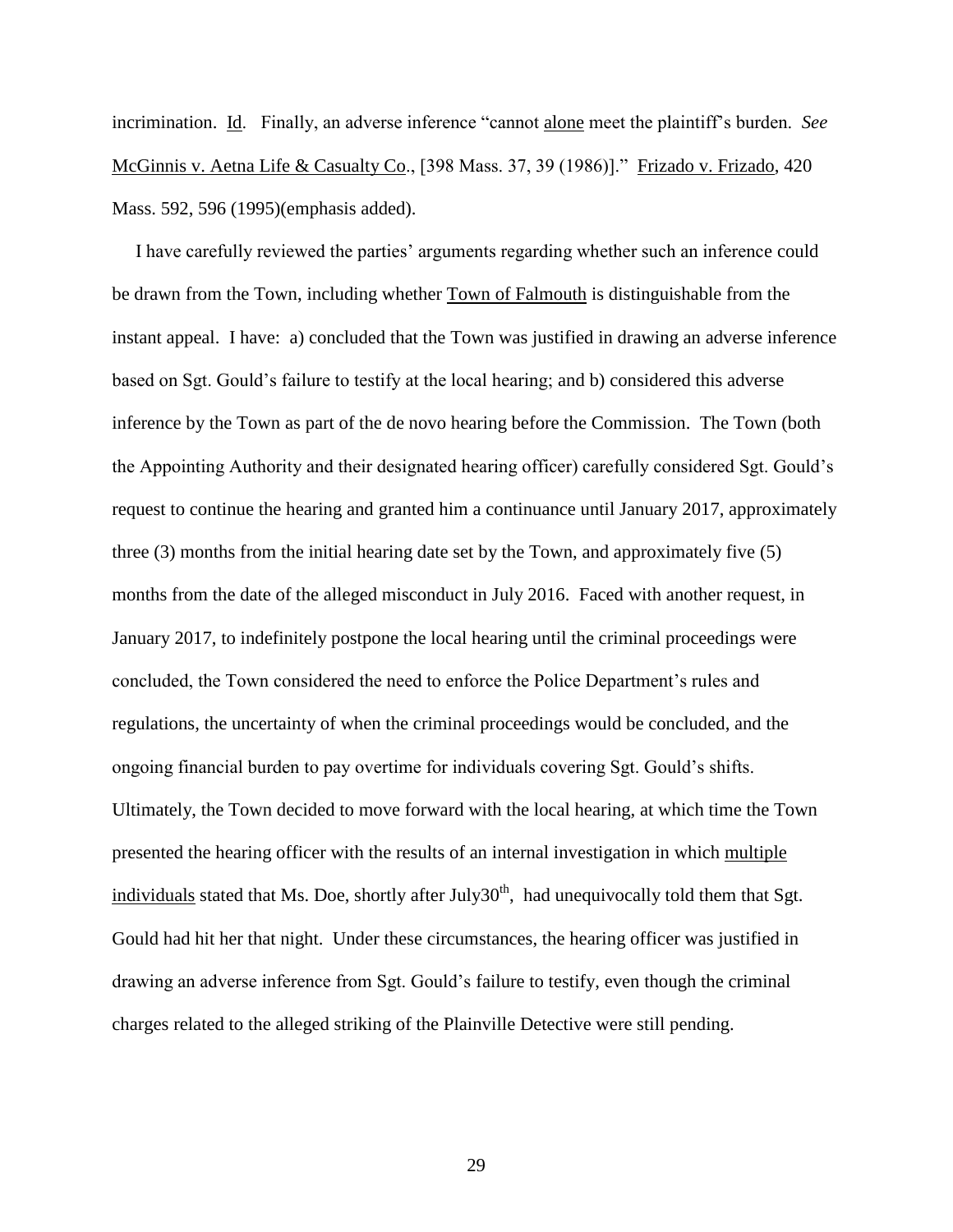I do not, however, read Town of Falmouth or any other cases cited, as requiring me to automatically disregard or give no weight to the testimony of an Appellant who, like Sgt. Gould, failed to testify at the local hearing and then chooses to testify before the Commission. Rather, I heard Sgt. Gould's testimony, assessed his credibility, and then, as part of my final review here, considered the fact that the Town was entitled to draw an adverse inference from his failure to offer this testimony at the local hearing.

 I also considered the evidence that would support a conclusion that Sgt. Gould did not hit Ms. Doe, including the following:

- Ms. Doe testified before the Commission that she was not "hit" or "beaten" by Sgt. Gould.
- Sgt. Gould testified before the Commission that he never "hit" or "beat" Ms. Doe.
- The veracity of Ms. Doe's prior statements that she was indeed hit by Sgt. Gould are undercut by her untruthful denials during her sworn testimony before the Commission that she ever made most of these statements.
- There was no sign of physical injury to Ms. Doe. The Wrentham Deputy Police Chief saw no signs of injury on Ms. Doe hours after the incident. A Plainville Police Lieutenant who saw Ms. Doe on August 4<sup>th</sup> saw no signs of injury. Her ex-husband who saw Ms. Doe one day after the incident saw no signs of injury. While Ms. Doe's friend said she saw what appears to be a "crooked nose", that is not consistent with the credible testimony of others who saw no such thing shortly after the incident. Also, the contemporaneous pictures taken by Ms. Doe do not show signs of physical injury.
- Ms. Doe's statements regarding Sgt. Gould hitting her were made after she was admittedly (and justifiably) angry that Sgt. Gould had texted three (3) of her colleagues making what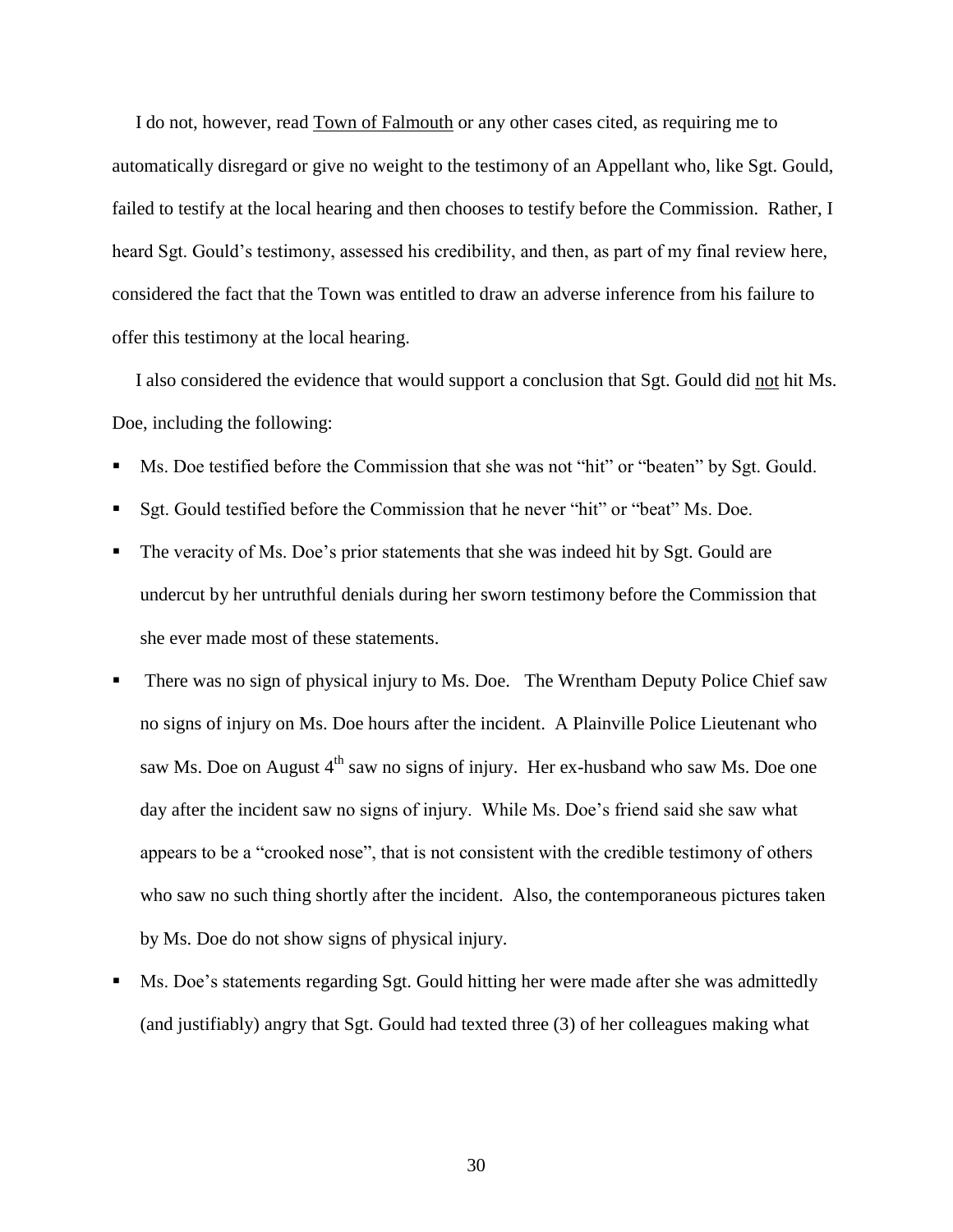Sgt. Gould admits were false allegations he caught Ms. Doe "fucking" the Plainville Police Detective.

 One (1) day after the incident, Ms. Doe texted Sgt. Gould and asked him to join her on a family vacation.

 After weighing all of the evidence, I have concluded that Sgt. Gould and Ms. Doe, during their testimony before the Commission, understated the level of physical violence that occurred in Ms. Doe's home during the overnight hours of July 29-30, 2016. Specifically, I have concluded that it is more likely than not that Sgt. Gould did indeed hit Ms. Doe so badly that night that she believed that her nose was broken. During contemporaneous statements to others, including her sister and trusted friend, she provided an honest recollection of what occurred. Not long afterward, Ms. Doe, exhibiting behavior consistent with the victims of domestic violence, sought to recant her statements and encourage those who she spoke with not to take any action. Both personally and through counsel, she then sought to assist Sgt. Gould by failing to cooperate in the internal investigation, refusing to testify in the criminal cases against him and then submitting a written statement containing false statements to the Town's Board of Selectmen. Finally, Ms. Doe, in what appeared, in important parts, to be contrived, choreographed testimony before the Commission that was not persuasive, sought to recant, in part, her prior statements.

 As referenced above, even Ms. Doe acknowledges, for the first time, that Sgt. Gould, in a fit of anger, grabbed and held her face while screaming at her that night. The photographs taken that night are consistent with an even more violent encounter, with furniture overturned and a shelf that had been screwed into the living room wall on the ground. While only one piece of evidence that I considered, it appeared that this was one of the few events that night for which Sgt. Gould and Ms. Doe had not coordinated their testimony. In that context, it was noteworthy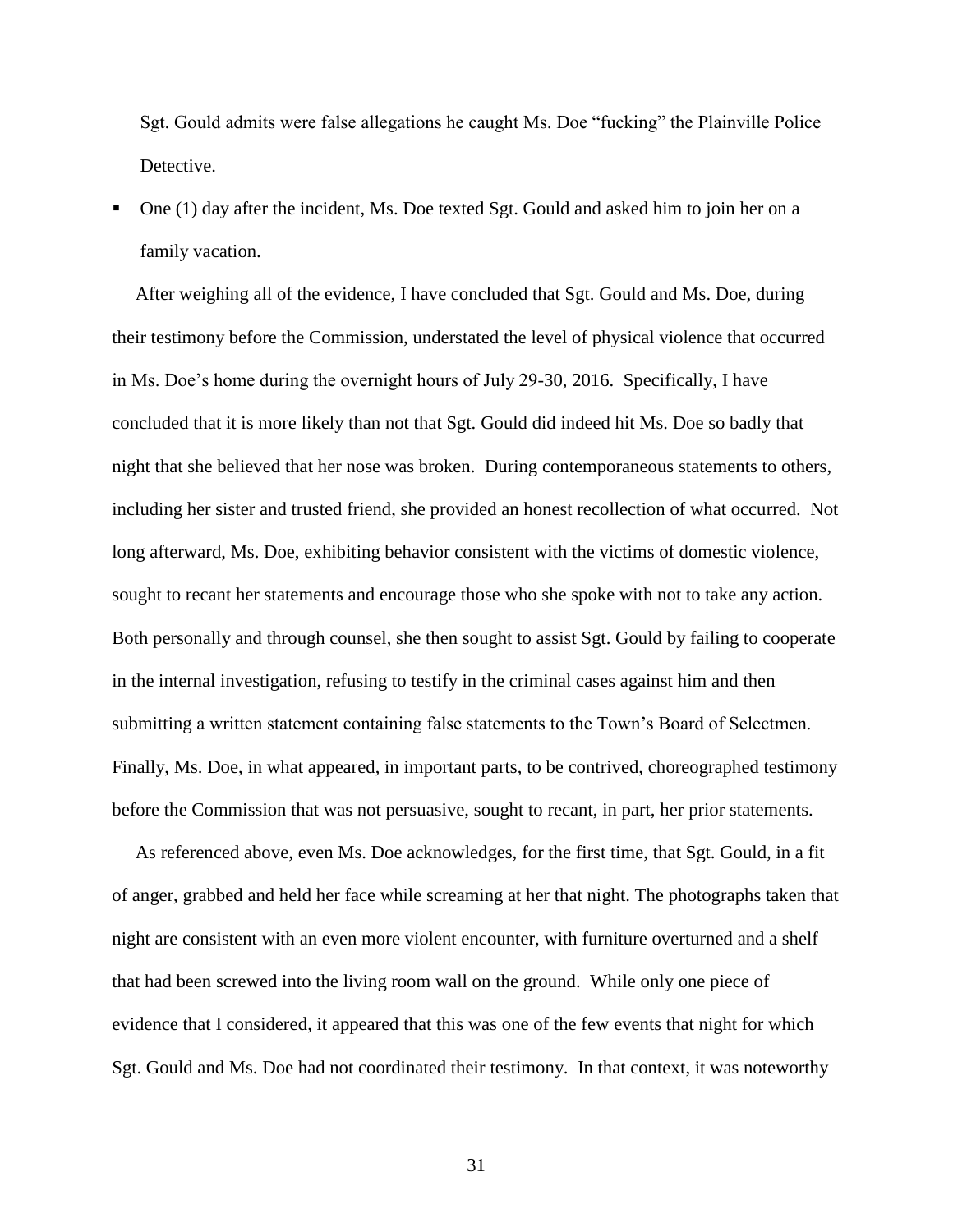to me that Sgt. Gould's explanation for the shelf coming off the wall was that he slammed the kitchen door with such force upon exiting that the shelf easily fell to the ground. Ms. Doe was certain that Sgt. Gould, although angry, left the residence that night without incident (i.e. – no such slamming of the door causing a shelf to fall). For her part, Ms. Doe could not offer any reasonable explanation as to why the shelf came off the wall that night. Accepting the testimony of Ms. Doe that she did not observe Sgt. Gould slam the door upon his exit, the shelf, therefore, came off the wall for another reason. Commonsense argues that it likely came off the wall because of a violent struggle between Sgt. Gould and Ms. Doe.<sup>11</sup>

 The Appellant's emphasis, during these proceedings, regarding Ms. Doe's subsequent medical diagnosis that would explain experiencing pain in her nose was an unfortunate, and unpersuasive, attempt at diversion. Regardless of whether Ms. Doe had the subsequent medical diagnosis, the point has always been that Ms. Doe, at the time, believed that Sgt. Gould struck her with such force, that she thought he broke her nose – at the time. The subsequent medical diagnosis does nothing to change that she attributed her pain, at the time, to Sgt. Gould hitting her that night.

 I also gave significant weight to the fact that Sgt. Gould, when receiving a text message from Ms. Doe alleging that he broke her nose, failed to reply. The record shows repeated text messages between Sgt. Gould and Ms. Doe after the incident and Sgt. Gould was not hesitant to respond to the various, emotionally charged text messages that he was receiving from Ms. Doe. That one, however, stood out, for Sgt. Gould's failure to reply and his testimony regarding why he failed to respond was unpersuasive. Further, while listening to Sgt. Gould's testimony, and reviewing it later, it appeared to me that he attempted to offer contrived testimony stating that he

 $11$  Even, for the sake of argument, if the shelf did fall to the ground because of the slamming of the door, it would not change my final conclusion that Sgt. Gould did indeed hit Ms. Doe.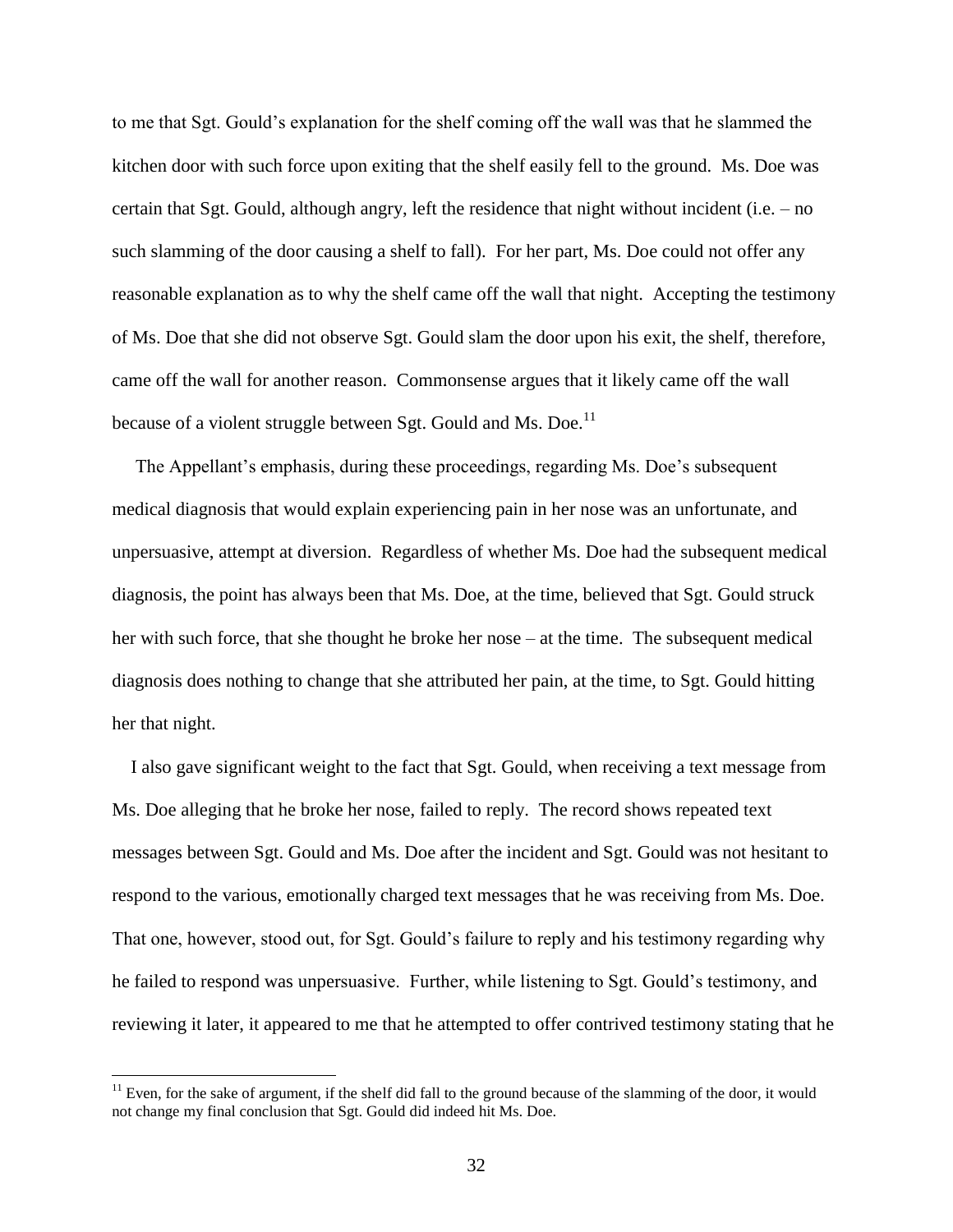did challenge this text message days later while Ms. Doe was giving him a haircut. To me, it appeared that Sgt. Gould suspected that his failure to respond to that text message could be painting him in a bad light and that he needed to "fill in the blanks" with the alleged "haircut conversation." It didn't ring true to me – at all – and was yet another reason for me to question whether Sgt. Gould was being truthful about whether he hit Ms. Doe in her home on the night in question. In summary, even with the benefit of reviewing the testimony of Sgt. Gould and Ms. Doe, who did not testify at the local hearing, I reach the same conclusion that the local hearing officer did: it is more likely than not that Sgt. Gould did indeed hit Ms. Doe.

 That leaves the issue of Sgt. Gould, earlier in the night, punching the Plainville Detective, which he does not deny. After reviewing all of the evidence, I have concluded that Sgt. Gould confronted the Plainville Detective on a public street in the middle of the night and punched him on the left side of his face. Sgt. Gould admits to assaulting the Plainville Detective, but he tries to minimize the impact of his actions by emphasizing that it was a single punch. He claims that he acted instinctively because the Plainville Detective had adopted a fighting stance and had his hands in fists. I don't believe that is what transpired. The Plainville Detective, who was travelling the roads of Plainville that night, was, by his own accounts, highly intoxicated and caught by complete surprise when Sgt. Gould ran toward him. Further, when the Plainville Detective was interviewed by Captain DiRenzo on August 9, 2016, which was shortly after the night in question, he never stated that he had adopted any type of stance prior to Sgt. Gould punching him. It was not until months later, on April 5, 2017, that the Plainville Detective indicated during the criminal trial on the domestic disturbance charge against Sgt. Gould that he had adopted a "defensive stance" prior to the punch. To me, this was simply an attempt by the Plainville Detective, who has made a formal apology to Sgt. Gould for kissing his girlfriend and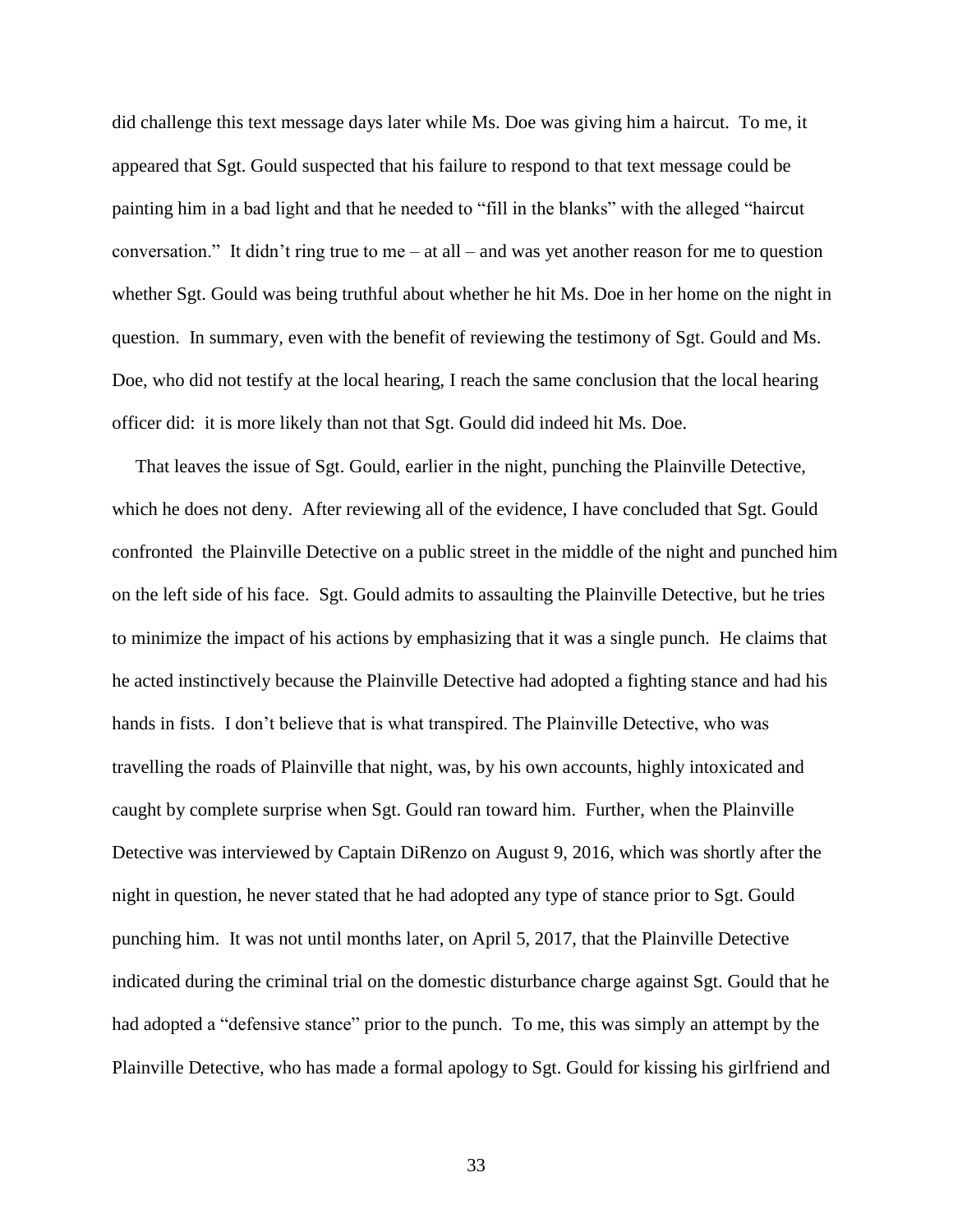stated that he understood why Sgt. Gould punched him, to paint a picture more favorable to Sgt.

Gould. In short, any suggestion that Sgt. Gould was somehow acting in self defense when he

struck the Plainville Detective that night is absurd.

Collectively, the actions of Sgt. Gould, described above, provided the Town with just cause to

discipline him for conduct unbecoming a police officer and violations of the rules and

regulations of the Town's Police Department cited in the findings, including those related to

domestic violence.

# *Just Cause for Termination*

Having determined that Sgt. Gould did engage in the alleged misconduct, I must determine

whether the level of discipline (termination) was warranted.

As stated by the SJC in Falmouth v. Civ. Serv. Comm'n, 447 Mass. 814 (2006):

 "After making its de novo findings of fact, the commission must pass judgment on the penalty imposed by the appointing authority, a role to which the statute speaks directly. G.L. c. [31], s. § 43 ('The commission may also modify any penalty imposed by the appointing authority.') Here the commission does not act without regard to the previous decision of the [appointing authority], but rather decides whether 'there was reasonable justification for the action taken by the appointing authority in the circumstances found by the commission to have existed when the appointing authority made its decision." Id. citing Watertown v. Arria,16 Mass.App.Ct. 331, 334 (1983).

"Such authority to review and amend the penalties of the many disparate appointing authorities subject to its jurisdiction inherently promotes the principle of uniformity and the 'equitable treatment of similarly situated individuals.' citing Police Comm'r of Boston v. Civ. Serv. Comm'n, 39 Mass.App.Ct. 594, 600 (1996). However, in promoting these principles, the commission cannot detach itself from the underlying purpose of the civil service system— 'to guard against political considerations, favoritism and bias in governmental employment decisions." Id. (citations omitted).

--

"Unless the commission's findings of fact differ significantly from those reported by the town or interpret the relevant law in a substantially different way, the absence of political considerations, favoritism or bias would warrant essentially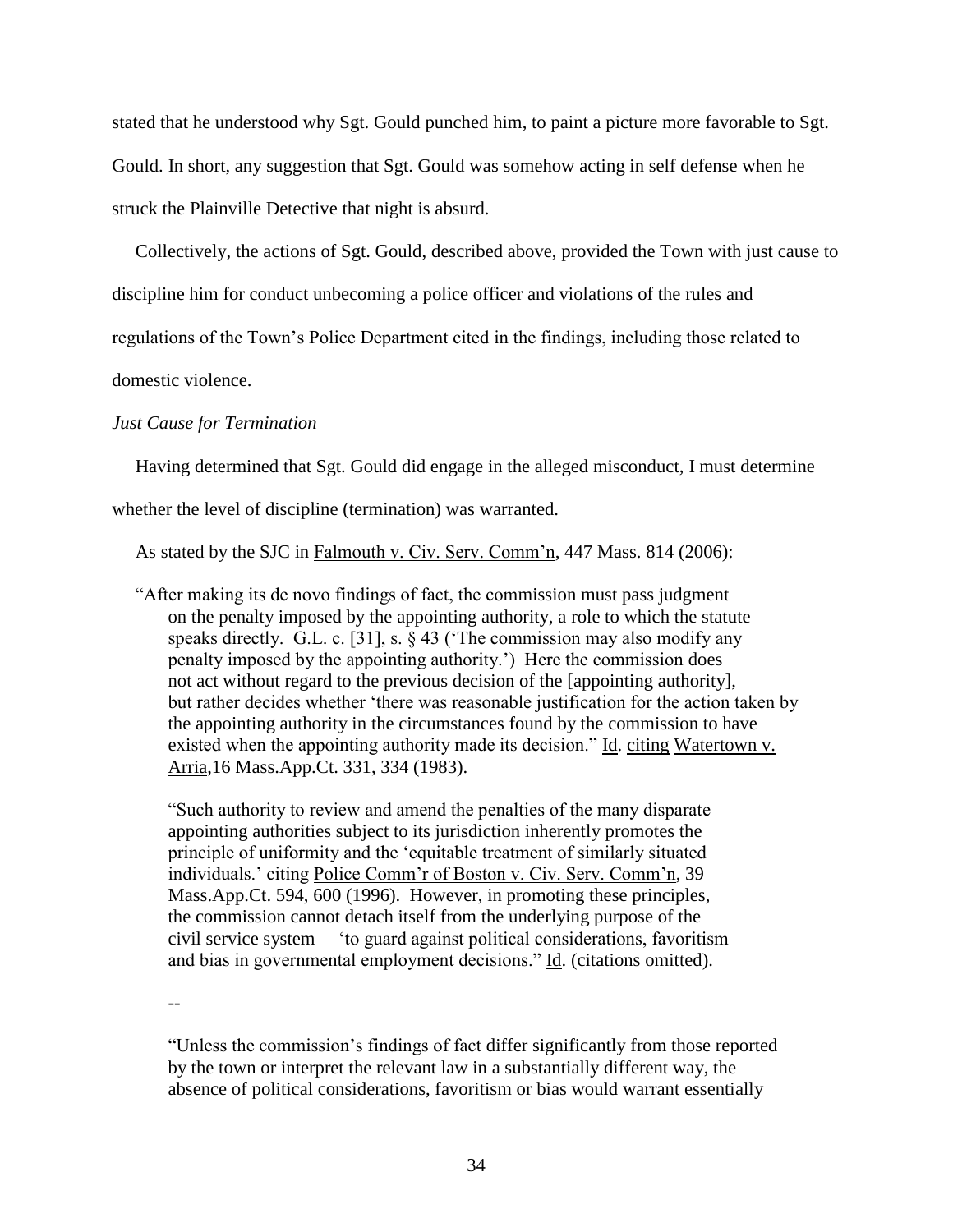the same penalty. The commission is not free to modify the penalty imposed by the town on the basis of essentially similar fact finding without an adequate explanation." Id. at 572. (citations omitted).

 First, my findings do not differ significantly from those reported by the Town. Similar to the Town, I have found that Sgt. Gould punched the Plainville Detective in the face and that he hit Ms. Doe in a way that caused her to believe that her nose was broken. These actions constitute "substantial misconduct which adversely affects the public interest by impairing the efficiency of public service." School Comm. v. Civil Serv. Comm'n, 43 Mass. App. Ct. at 488.

 Second, I reviewed Sgt. Gould's allegations that the Town's actions against him were driven, in part, by alleged animus against him related to grievances that he filed shortly before the incident in question and the ensuing internal affairs investigation. Based on a full review of the record, including the relatively inconsequential nature of the grievances and related issues, as well as the credible testimony of Captain DiRenzo, I have concluded that: a) there was no personal animus against Sgt. Gould; and b) the internal affairs investigation was undertaken and conducted with the sole intent of finding the facts and responding accordingly. As previously touched upon, I reviewed all of the exhibits submitted in this matter, including the audio / video taped interviews conducted in whole or in part by Captain DiRenzo. Each of those interviews was done in a thorough, professional manner, with an emphasis on pulling together all of the relevant facts. In short, the internal affairs investigation, and the thorough manner in which it was completed, was warranted by the seriousness of the charges.

 Third, I considered that, with the exception of "training letters", which are not considered formal discipline, Sgt. Gould has no prior disciplinary history. While the Commission has long considered progressive discipline to be consistent with the basic merit principles of the civil service law, the seriousness of the conduct here justifies termination, even absent any prior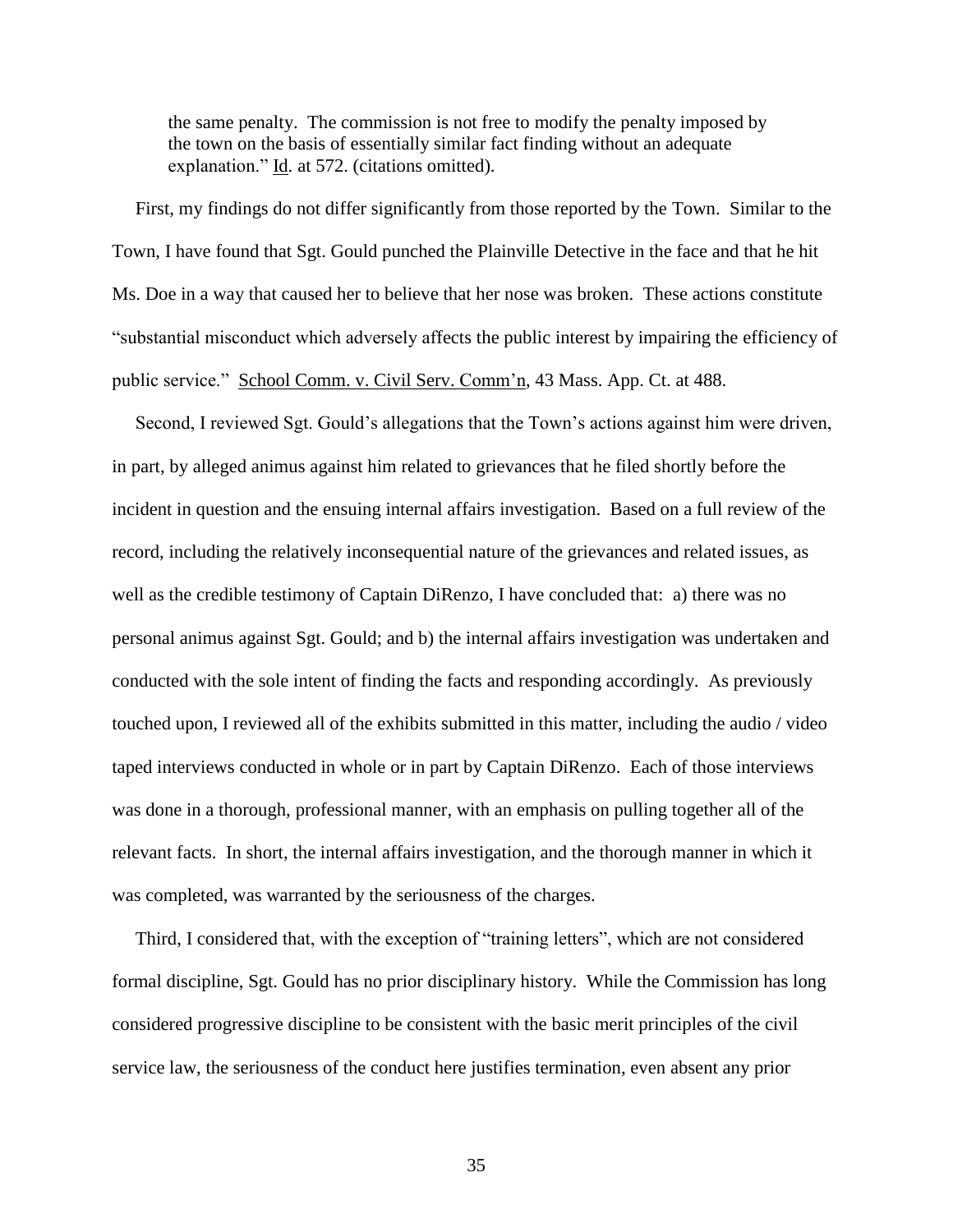formal discipline. Given that NAPD officers respond to numerous domestic abuse calls, it would be antithetical to his duties and responsibilities as a Police Sergeant for Sgt. Gould to respond to such calls, having been the perpetrator of such abuse himself. See Patrick O'Brien v. City of Lowell, 28 MCSR 409, 413 (2015), concurring opinion of Commissioners Bowman and Stein ("The Commission, through a series of decisions, has firmly established that engaging in domestic violence is a valid reason for bypassing candidates – *and disciplining incumbent civil service employees.*) In addition, Sgt. Gould's actions were widely reported in the local press after his arrest. In every article, he is identified as an officer of the NAPD and his victims are identified as local police officers. There is no doubt that the press reports of Sgt. Gould's actions have brought disrepute to the Town and the NAPD, further impairing Sgt. Gould's efficacy as a public safety officer.

 "The Commission is mindful that 'police officers voluntarily undertake to adhere to a higher standard of conduct than that imposed on ordinary citizens.'" DeTerra v. New Bedford Police Dep't, 29 MCSR 502, 508 (2016), quoting Attorney Gen. v. McHatton, 428 Mass. 790, 793 (1999).

Police officers must comport themselves in accordance with the laws that they are sworn to enforce *and* behave in a manner that brings honor and respect for rather than public distrust of law enforcement personnel. They are required to do more than refrain from indictable conduct. Police officers are not drafted into public service; rather, they compete for their positions. In accepting employment by the public, they implicitly agree that they will not engage in conduct which calls into question their ability and fitness to perform their official responsibilities.

Police Comm'r of Boston v. Civil Serv. Comm'n, 22 Mass. App. Ct. 364, 371 (1986).

(Emphasis in original.) Where the abuser is a police officer, it is particularly important for the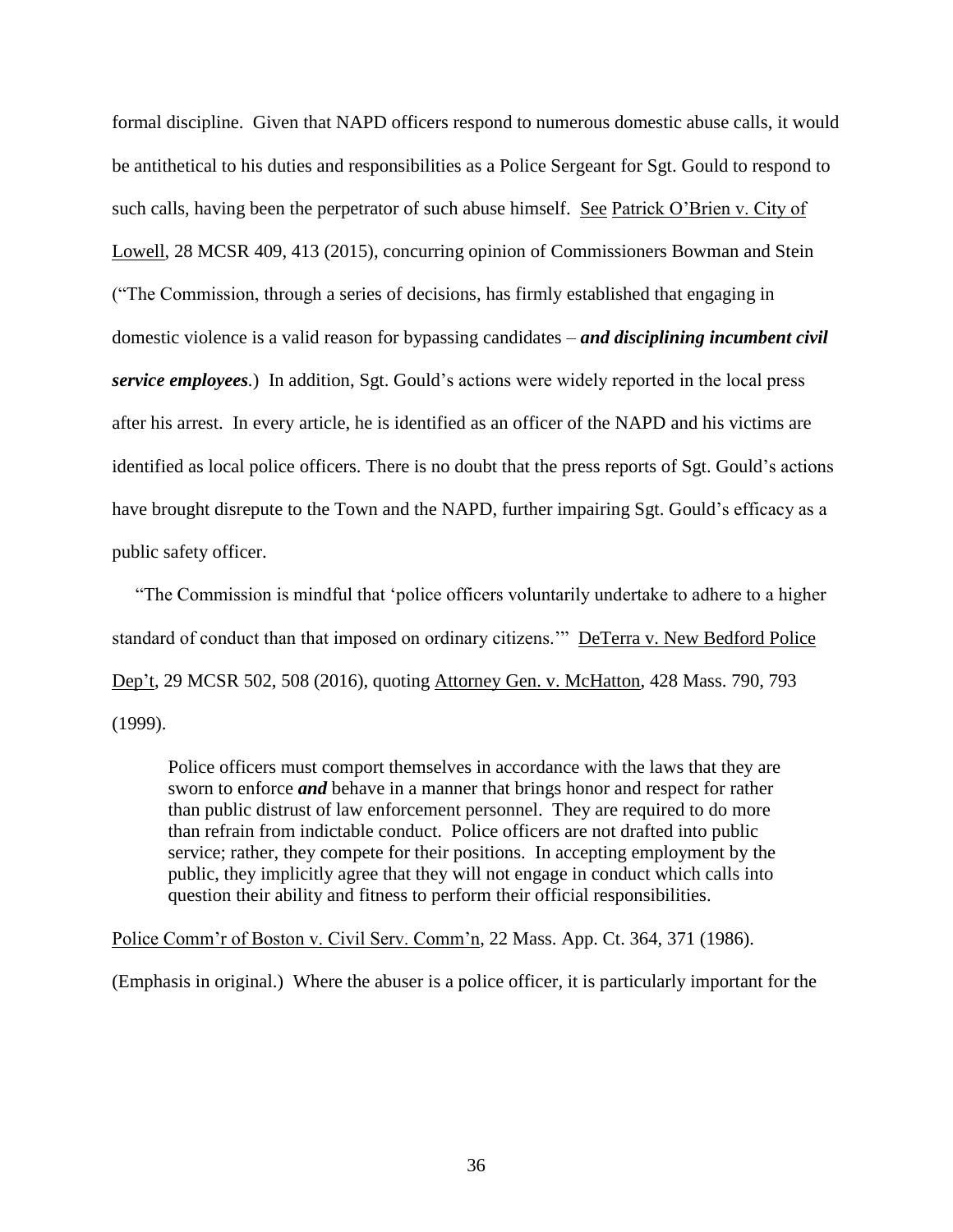Commission to affirm a decision to terminate once there is a finding of domestic abuse because it makes clear that no one is above the law.<sup>12</sup>

 Finally, I considered Sgt. Gould's argument that he was subjected to disparate treatment, pointing to a long-ago incident in which Captain DiRenzo was involved in a physical confrontation with a person who had been allegedly harassing Captain DiRenzo's wife at work. Ultimately, I didn't find those circumstances, for which Captain DiRenzo was not disciplined, comparable to Sgt. Gould's misconduct for many reasons, including the fact that Captain DiRenzo was not found to have engaged in domestic violence, as is the case here. The only situation presented by the parties which I find to be comparable to the facts of the present case is that of Glenn Lavery. Mr. Lavery was employed by the Town as a Firefighter until he was terminated in late 2015 for physically assaulting his former girlfriend. As Mr. Lavery's termination occurred relatively close in time to the termination of Sgt. Gould, it is relevant for purposes of determining disparate treatment. In addition, the misconduct was relatively similar, though Sgt. Gould's was arguably more egregious since he assaulted two individuals who were also police officers. In addition to Mr. Lavery, Chief Reilly testified about two other officers of the NAPD who had committed acts of domestic abuse, both of whom resigned in lieu of termination.

#### *Conclusion*

 $\overline{a}$ 

 For all of the above reasons, the Town's decision to terminate Sgt. Gould's employment is affirmed and Sgt. Gould's appeal under Docket No. D1-17-025 is *denied*.

 $12$  Although it did not factor into my decision here, it is worth noting that, in addition to the rule violations put forth by the Town, Sgt. Gould engaged in serious untruthfulness when he texted multiple colleagues of Ms. Doe, who is a Plainville Police Officer, and stated that he found her "fucking" one of her colleagues. Sgt. Gould admits that this was a lie that he told for the sole purpose of harming Ms. Doe's reputation. It is unclear to me why the Town did not take any action related to this acknowledged untruthfulness.